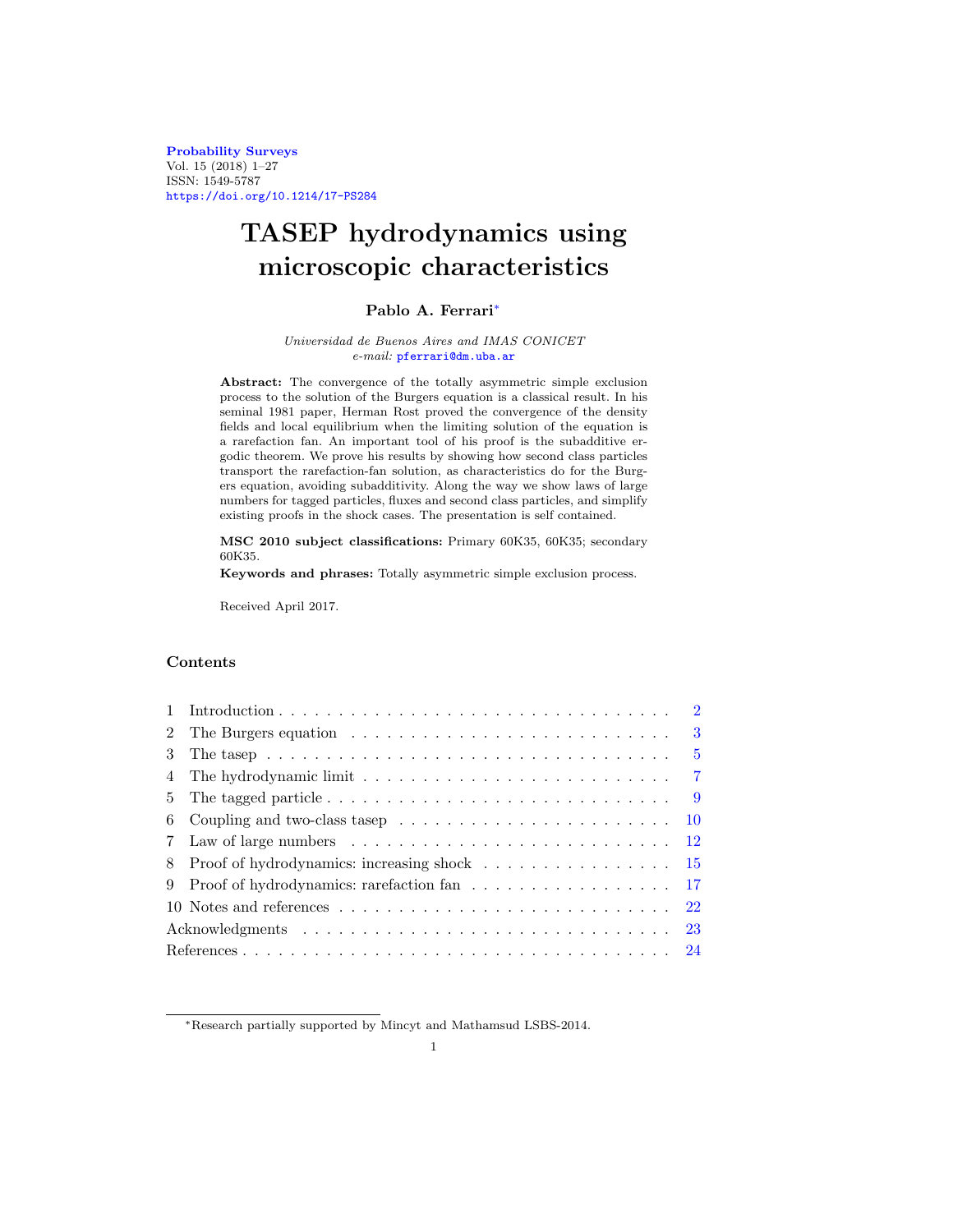#### <span id="page-1-0"></span>**1. Introduction**

In the totally asymmetric simple exclusion process (tasep) there is at most a particle per site. Particles jump one unit to the right at rate 1, but jumps to occupied sites are forbidden. Rescaling time and space in the same way, the density of particles converges to a deterministic function which satisfies the Burgers equation. This was first noticed by Rost [\[51](#page-25-0)], who considered an initial configuration with no particles at positive sites and with particles in each of the remaining sites. He then takes r in  $[-1, 1]$  and proves that (a) the number of particles at time t to the right of  $rt$ , divided by t converges almost surely when  $t \to \infty$  and (b) the limit coincides with the integral between r and  $\infty$  of the solution of the Burgers equation at time 1, with initial condition 1 to the left of the origin and 0 to its right. This is called convergence of the density fields. Rost also proved that the distribution of particles at time  $t$  around the position rt converges as t grows to a product measure whose parameter is the solution of the equation at the space-time point  $(r, 1)$ . This is called local equilibrium because the product measure is invariant for the tasep. These results were then proved for a large family of initial distributions and triggered an impressive set of work on the subject; see Section [10](#page-21-0) later.

The main novelty of this paper is a new proof of Rost theorem. Rost first uses the subadditive ergodic theorem to prove that the density field converges almost surely and then identifies the limit using couplings with systems of queues in tandem. Our proof shows convergence to the limit in one step, avoiding the use of subadditivity. For each  $\rho \in [0, 1]$  we couple the process starting with the 1-0 step Rost configuration with a process starting with a stationary product measure at density  $\rho$  and show that for each time t the Rost configuration dominates the stationary configuration to the left of  $R_t$  and the opposite domination holds to the right of  $R_t$ ; see Lemma [9.1.](#page-16-1) Here  $R_t$  is a second class particle with respect to the stationary configuration. It is known that  $R_t/t$  converges to  $(1-2\rho)$  and then the result follows naturally. A colorful and conceptual aspect of the proof is that  $1 - 2\rho$  is the speed of the characteristic of the Burgers equation carrying the density  $\rho$ .

In order to keep the paper self contained we shortly introduce the Burgers equation and the role of characteristics and the graphical construction of the tasep which induces couplings and first and second class particles. We also include a simplified proof of the hydrodynamic limit in the increasing shock case, using second class particles. Along the way we recall the law of large numbers for a tagged particle in equilibrium, which in turn implies law of large numbers for the flux of particles along moving positions and for tagged and isolated second class particles.

Section [2](#page-2-0) introduces the Burgers equation and describes the role of characteristics. Section [3](#page-4-0) gives the graphical construction of the tasep and describes its invariant measures. Section [4](#page-6-0) contains some heuristics for the hydrodynamic limits and states the hydrodynamic limit results. Section [5](#page-8-0) contains a proof a the law of large numbers for the tagged particle. Section  $6$  includes the graphical construction of the coupling and describes the two-class system associated to a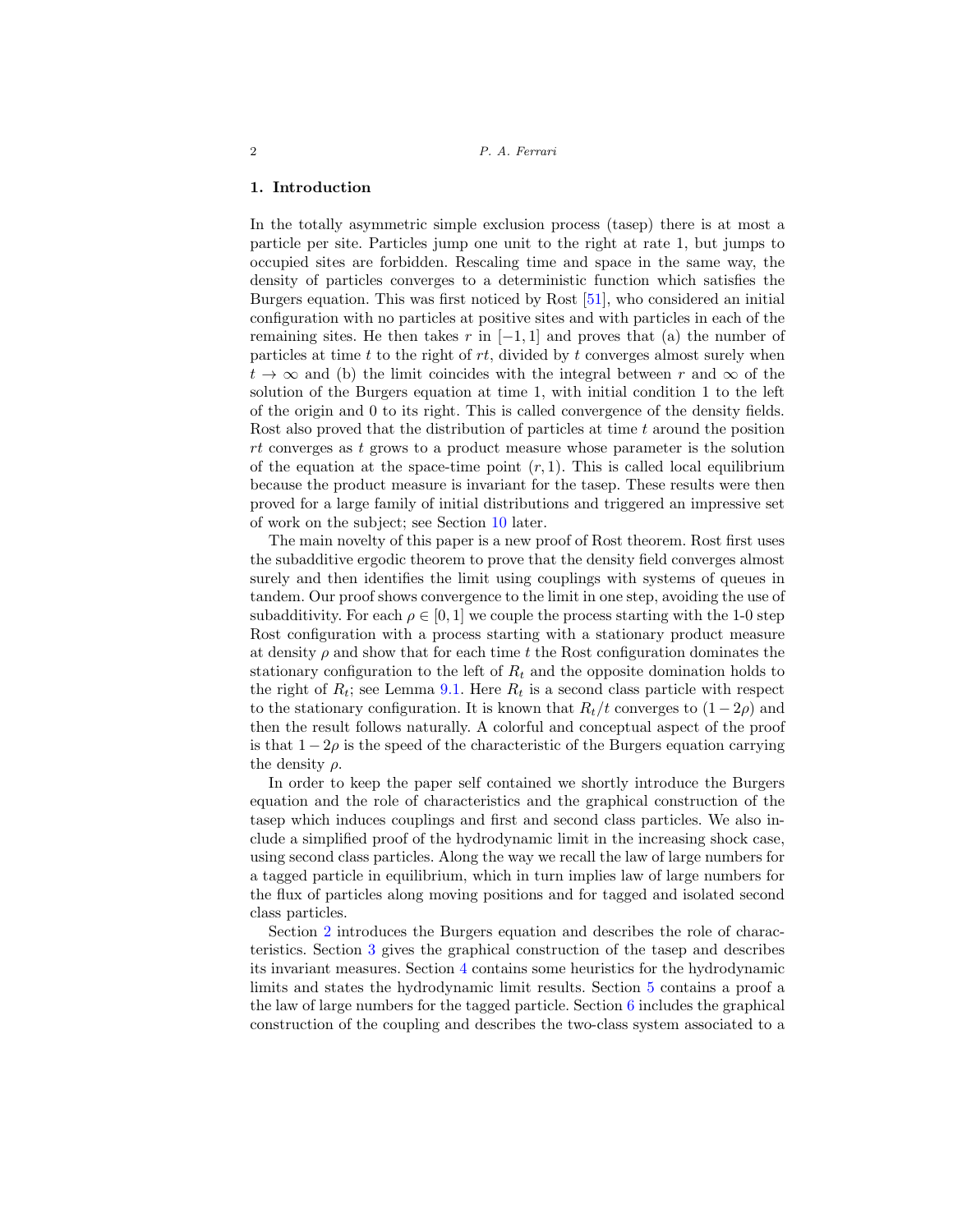coupling of two processes with ordered initial configurations. Section [7](#page-11-0) contains the proof of the law of large numbers for the flux and the second class particles. In Section [8](#page-14-0) we prove the hydrodynamic limit for the increasing shock and in Section [9](#page-16-0) we prove Rost theorem, the hydrodynamics in the the rarefaction fan. Finally Section [10](#page-21-0) includes comments and references.

## <span id="page-2-0"></span>**2. The Burgers equation**

The one-dimensional Burgers equation is used as a model of transport. The function  $u(r, t) \in [0, 1]$  represents the density of particles at the space position  $r \in \mathbb{R}$  at time  $t \in \mathbb{R}^+$ . The density must satisfy

<span id="page-2-1"></span>
$$
\frac{\partial u}{\partial t} = -\frac{\partial [u(1-u)]}{\partial r} \tag{2.1}
$$

The initial value problem for  $(2.1)$  is to find a solution under the initial condition  $u(r, 0) = u_0(r)$ ,  $r \in \mathbb{R}$ , where  $u_0 : \mathbb{R} \to [0, 1]$  is given. In this note we only consider the following family of initial conditions:

$$
u_0(r) = u^{\lambda,\rho}(r) := \begin{cases} \lambda & \text{if } r \le 0\\ \rho & \text{if } r > 0 \end{cases}
$$
 (2.2)

where  $\rho, \lambda \in [0, 1]$ . Lax [\[40\]](#page-25-1) explains how to treat this case. Differentiating [\(2.1\)](#page-2-1) we get

<span id="page-2-2"></span>
$$
\frac{\partial u}{\partial t} = -(1 - 2u)\frac{\partial u}{\partial r}
$$
\n(2.3)

so that u is constant along  $w(t)$  with  $w(0) = r$ , the trajectory satisfying  $\frac{d}{dt}w =$  $(1 - 2u)$ . That is, u propagates with speed  $(1 - 2u)$ :  $u(w(t), t) = u_0(w(0))$ . These trajectories are called characteristics. If different characteristics meet, carrying two different solutions to the same point, then the solution has a shock or discontinuity at that position. In our case the discontinuity is present in the initial condition. The cases  $\lambda < \rho$  and  $\lambda > \rho$  are qualitative different.

**Shock case** When  $\lambda < \rho$  the characteristics starting at  $r > 0$  and  $-r$  have speed  $(1 - 2\rho)$  and  $(1 - 2\lambda)$  respectively and meet at time  $t(r) = r/(\rho - \lambda)$  at position  $(1 - \lambda - \rho)r/(\rho - \lambda)$ . Take  $a < b$  large enough to guarantee that the shock is inside  $[a, b]$  for times in  $[0, t]$ . By conservation of mass:

$$
\frac{d}{dt} \int_{a}^{b} u(r, t) dr = u(a, t)(1 - u(a, t)) - u(b, t)(1 - u(b, t)) \tag{2.4}
$$

Since  $\int_a^b u(r,t) dr = \lambda(y_t - a) + \rho(b - y_t)$ , where  $y_t$  is the position of the shock at time  $t$ , we have

$$
y_t'(\lambda - \rho) = \lambda(1 - \lambda) - \rho(1 - \rho)
$$

and  $y_t = (1 - \lambda - \rho)t$ . We conclude that for  $\lambda < \rho$ , the solution of the initial value problem  $u(r, t)$  is  $\rho$  for  $r > vt$  and  $\lambda$  for  $r < vt$ , that is,

$$
u(r,t) = u^{\lambda,\rho}(r - vt).
$$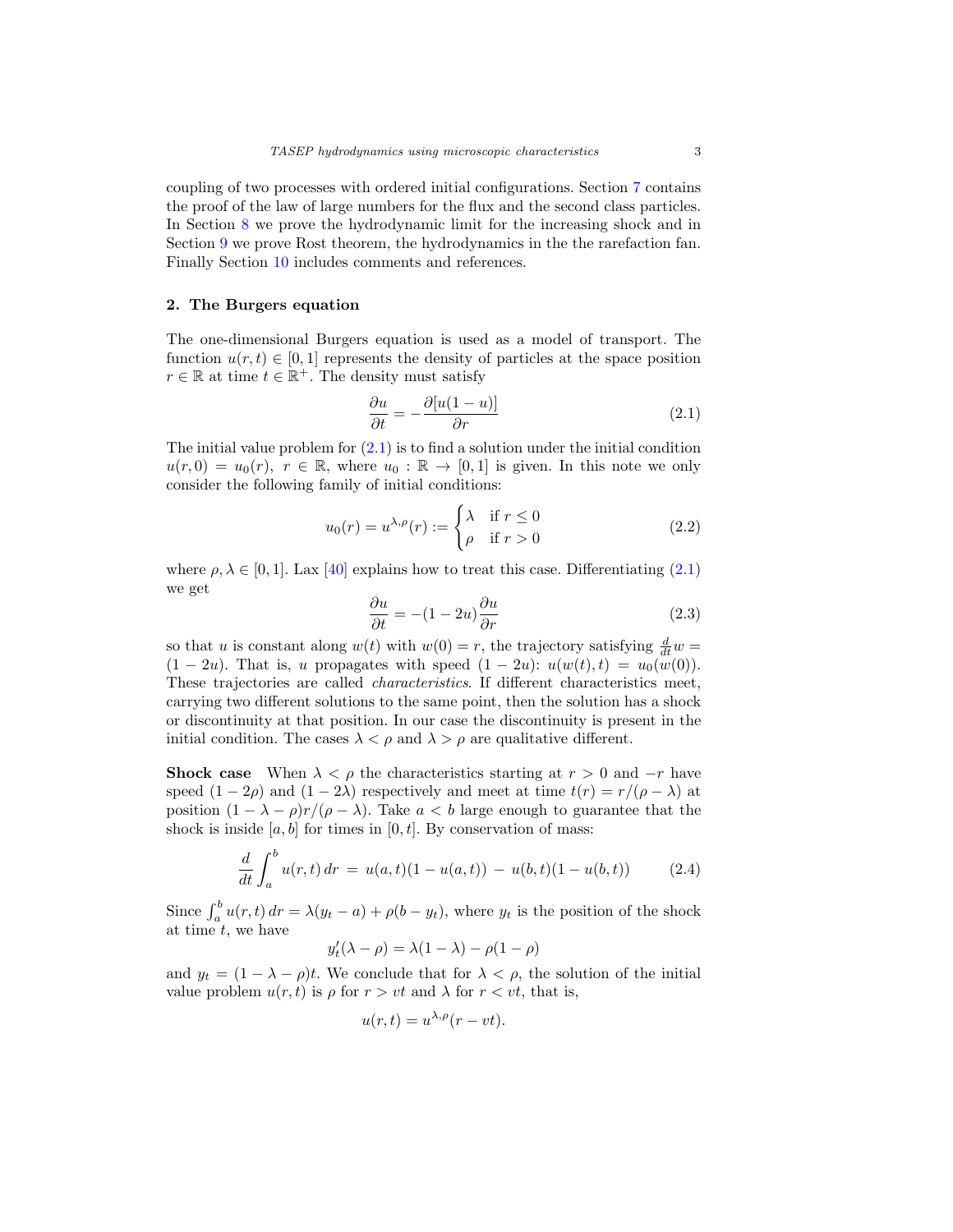4 P. A. Ferrari



<span id="page-3-2"></span>Fig 2.1. Shocks and characteristics in the Burgers equation. The characteristics starting at r and  $-r$  that go at velocity  $1-2\rho$  and  $1-2\lambda$  respectively with  $\rho > \lambda$ . The center line is the shock that travels at velocity  $1 - \rho - \lambda$ .

**The rarefaction fan** When  $\lambda > \rho$  the characteristics emanating at the left of the origin have speed  $(1 - 2\lambda) < (1 - 2\rho)$ , the speed to the right and there is a family of characteristics emanating from the origin with speeds  $(1 - 2\alpha)$  for  $\lambda \geq \alpha \geq \rho$ . The solution is then



<span id="page-3-1"></span><span id="page-3-0"></span>FIG 2.2. The rarefaction fan. Here  $\lambda > \rho$ .

$$
u(r,t) = \begin{cases} \lambda & \text{if } r < (1-2\lambda)t \\ \frac{t-r}{2t} & \text{if } (1-2\lambda)t \le r \le (1-2\rho)t \\ \rho & \text{if } r > (1-2\rho)t \end{cases} \tag{2.5}
$$

The characteristic starting at the origin with speed  $(1 - 2\alpha)$  carries the solution  $\alpha$ :

$$
u((1 - 2\alpha)t, t) = \alpha, \qquad \lambda \ge \alpha \ge \rho. \tag{2.6}
$$

The above solution is a *weak solution*, that is, for all  $\Phi \in C_0^{\infty}$  with compact support,

$$
\int \int \left(\frac{\partial \Phi}{\partial t}u + \frac{\partial \Phi}{\partial r}u(1-u)\right) dr dt = 0.
$$
 (2.7)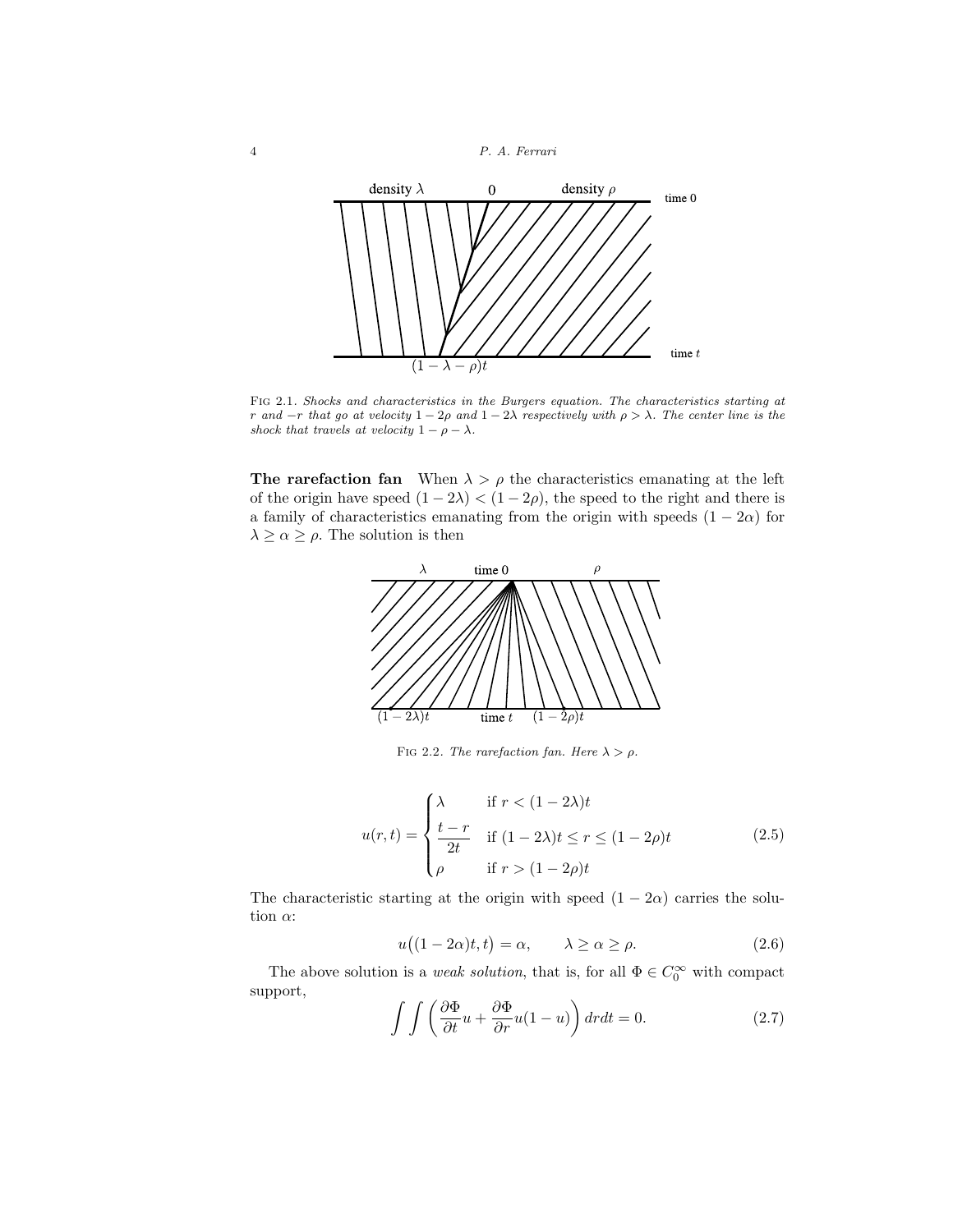The solution may be not unique, but  $(2.5)$  comes as a limit when  $\beta \to 0$  of the unique solution of the (viscid) Burgers equation

$$
\frac{\partial u}{\partial t} = -\frac{\partial [u(1-u)]}{\partial r} + \beta \frac{\partial^2 u}{\partial r^2}.
$$
\n(2.8)

This solution, called *entropic*, is selected by the hydrodynamic limit of the tasep, as we will see.

#### <span id="page-4-0"></span>**3. The tasep**

We construct now the tasep. Call sites the elements of  $Z$  and configurations the elements of the space  $\{0,1\}^{\mathbb{Z}}$ , endowed with the product topology. When  $\eta(x) = 1$  we say that  $\eta$  has a *particle* at site x, otherwise there is a *hole*.

**Harris graphical construction** We define directly the graphical construc-tion of the process, a method due to Harris [\[33](#page-24-0)]. The process in  $\{0,1\}^{\mathbb{Z}}$  is given as a function of an initial configuration  $\eta$  and a Poisson process  $\omega$  on  $\mathbb{Z} \times \mathbb{R}^+$ with rate 1;  $\omega$  is a random discrete subset of  $\mathbb{Z} \times \mathbb{R}$ . When  $(x, t) \in \omega$  we say that there is an arrow  $x \to x+1$  at time t. Fix a time  $T > 0$ . For almost all  $\omega$  there is



FIG 3.1. A typical  $\omega$ , represented by arrows and the initial configuration  $\eta$ , where particles are represented by dots.

a double infinite sequence of sites  $x_i = x_i(\omega)$ ,  $i \in \mathbb{Z}$  with no arrows  $x_i \to x_i + 1$ in  $(0, T)$ . The space Z is then partitioned into finite boxes  $[x_i + 1, x_{i+1}] \cap \mathbb{Z}$  with no arrows connecting boxes in the time interval [0, T]. Take  $\omega$  satisfying this property and an arbitrary initial configuration  $\eta$  and construct  $\eta_t$ ,  $0 \le t \le T$ , as a function of  $\eta$  and  $\omega$ , as follows.

Since the boxes are finite, we can label the arrows inside each box by order of appearance. Take a box. If the first arrow in the box is  $(x, t)$  and at time t– there is a particle at x and no particle at  $x + 1$ , then the particle follows the arrow  $x \to x + 1$  so that at time t there is a particle at  $x + 1$  and no particle at x. If before the arrow from x to  $x+1$  there is a different event (two particles, two holes or a particle at  $x+1$  and no particle at x), then nothing happens: the configuration after the arrow is exactly the same as before. Repeat the procedure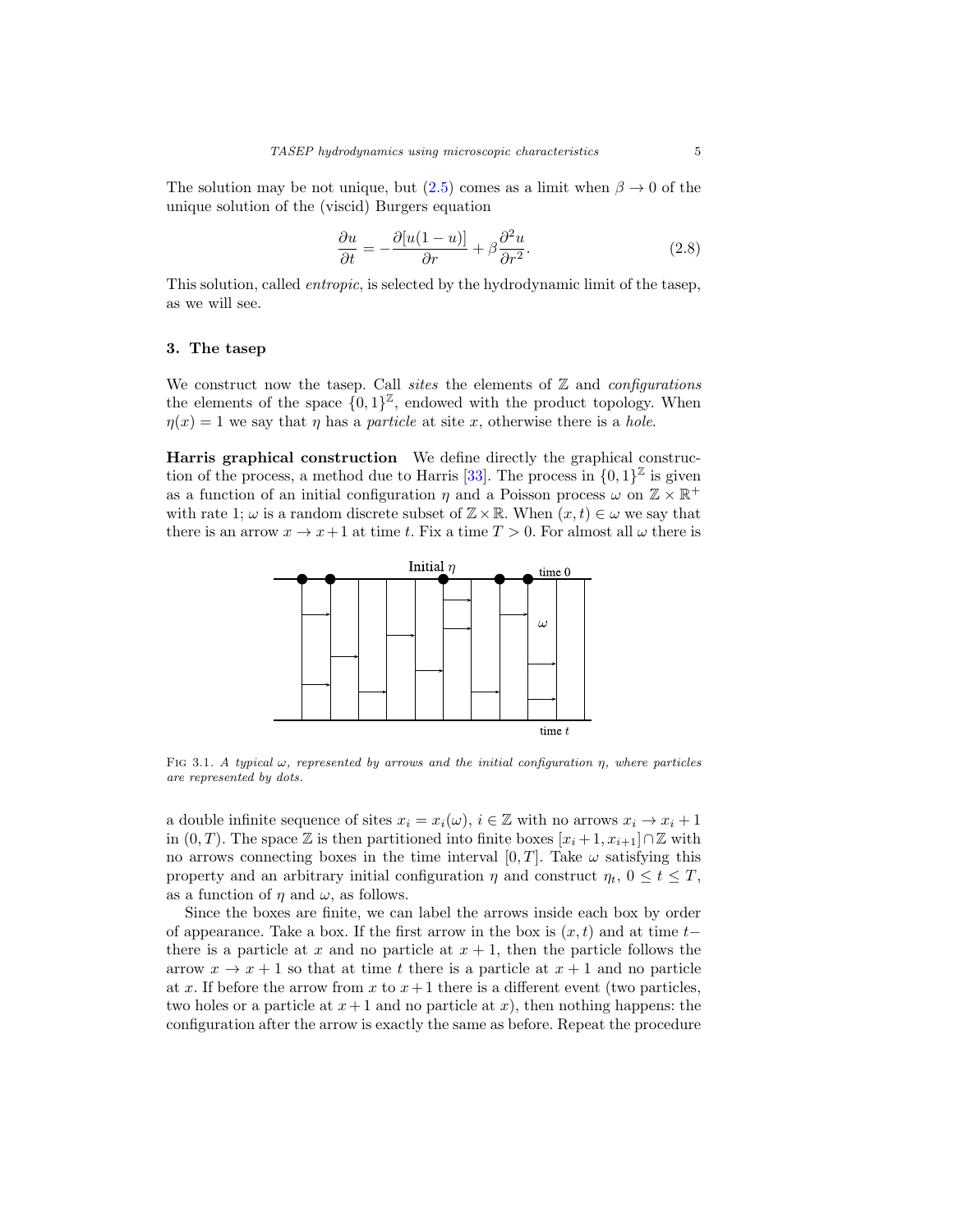for the successive arrows until the last arrow in the box. Proceed to next box and obtain a particle configuration depending on the initial  $\eta$  and the Poisson realization  $\omega$ , denoted  $\eta_t[\eta, \omega]$ ,  $0 \le t \le T$ . For times greater than T, use  $\eta_T$  as



Fig 3.2. A typical construction. Particles follow arrows when destination site is empty.

initial configuration and repeat the procedure to construct the process between T and 2T, using the arrows of  $\omega$  with times in [T, 2T] and so on. In this way we have constructed the process

$$
(\eta_t[\eta,\omega]:t\geq 0).
$$

The process satisfies the almost sure Markov property

$$
\eta_{t+s}[\eta,\omega] = \eta_s[\eta_t[\eta,\omega],\tau_t\omega],\tag{3.1}
$$

where  $\tau_t \omega := \{(x, s) : (x, t + s) \in \omega\}$  has the same distribution as  $\omega$  and it is independent of  $\omega \cap (\mathbb{Z} \times [0, t])$ , by the properties of the Poisson process  $\omega$ . This implies that the process  $\eta_t$  is Markov. Usually we omit the dependence on  $\omega$  in the notation.

#### **Product measures** Let

 $U = (U(x) : x \in \mathbb{Z}) := \text{ independent Uniform}[0,1] \text{ random variables.}$  (3.2)

Assume that U is independent of  $\omega$ . For each  $\rho \in [0,1]$  define  $\eta^{\rho} = \eta^{\rho}[U]$  by

<span id="page-5-1"></span><span id="page-5-0"></span>
$$
\eta^{\rho}(x) := \mathbf{1}\{U(x) < \rho\}.\tag{3.3}
$$

where  $\mathbf{1}B$  is the indicator function of B. All configurations in this paper defined in function of  $U$  are naturally coupled by using the *same* uniform random variables  $(3.2)$ ; we drop the dependency of U to lighten the notation. The distribution of  $\eta^{\rho}$  is a Bernoulli product measure. Define

$$
f_A(\eta) := \prod_{x \in A} \eta(x). \tag{3.4}
$$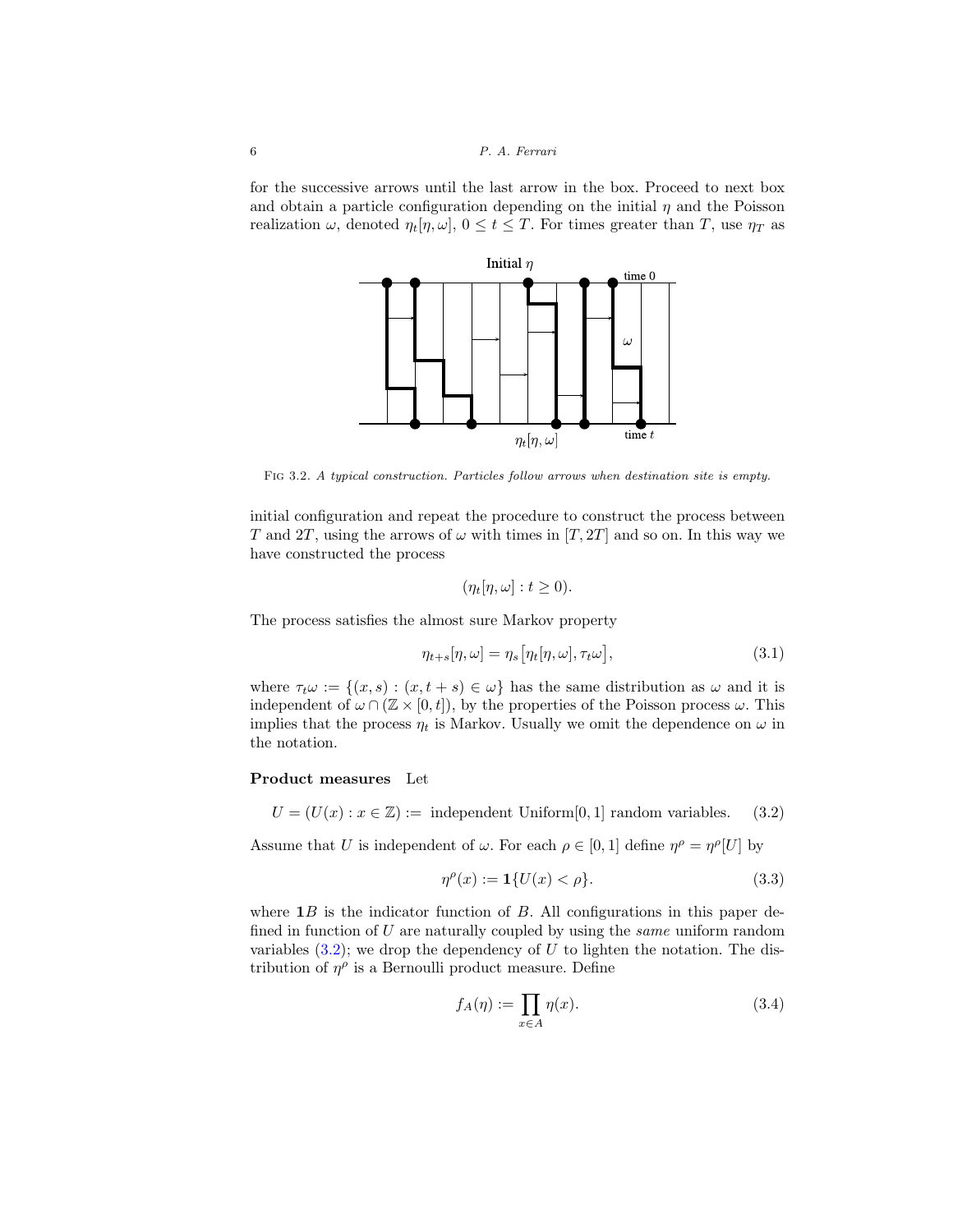If  $\zeta$  is a random configuration in  $\{0,1\}^{\mathbb{Z}}$ , then  $(Ef_A(\zeta): A \subset \mathbb{Z}$ , finite) characterizes the distribution of  $\zeta$ . In particular, the distribution of  $\eta^{\rho}$  is characterized by  $Ef_A(\eta^{\rho}) = \rho^{|A|}$ , where |A| is the cardinal of A.

Denote

 $\overline{a}$ 

$$
\eta_t^{\rho} := \eta_t[\eta^{\rho}, \omega] \tag{3.5}
$$

The configuration  $\eta_t^{\rho}$  is a function of U and  $\omega$ . We denote P and E the probability and expectation associated to the probability space induced by the independent random elements U and  $\omega$ .

<span id="page-6-3"></span>**Lemma 3.1.** For each  $\rho \in [0,1]$ , the distribution of  $\eta^{\rho}$  is invariant for the tasep. That is, for any finite  $A \subset \mathbb{Z}$  we have  $E(f_A(\eta_t^{\rho})) = \rho^{|A|}$ , for all  $t \geq 0$ .

This lemma is proved in Liggett [\[43\]](#page-25-2). The configurations  $\zeta^{(n)}(x) := \mathbf{1}\{x \ge n\}$ are frozen because all particles are blocked. In the same paper Liggett shows that all the invariant measures are combination of the Bernoulli product measures and the blocking measures, those concentrating mass on the frozen configurations  $\eta^{(n)}$ .

## <span id="page-6-0"></span>**4. The hydrodynamic limit**

**Heuristic derivation of Burgers equation from tasep** Using the forwards Kolmogorov equation for the function  $f(\eta) = \eta(x)$  we get

$$
\frac{d}{dt}E(\eta_t(x)) = E[-\eta_t(x)(1 - \eta_t(x+1)) + \eta_t(x-1)(1 - \eta_t(x))], \qquad (4.1)
$$

Fix an  $\varepsilon > 0$  which will go later to zero and define

<span id="page-6-1"></span>
$$
u^{\varepsilon}(r,t) := E[\eta_{\varepsilon^{-1}t}(\varepsilon^{-1}r)],
$$

where  $\varepsilon^{-1}r$  is an abuse of notation for integer part of  $\varepsilon^{-1}r$ . Putting the  $\varepsilon$ 's in  $(4.1)$  we get

$$
\frac{d}{dt}u^{\varepsilon}(r,t)) = \varepsilon^{-1}E\big[-\eta_{t\varepsilon^{-1}}(r\varepsilon^{-1})(1-\eta_{t\varepsilon^{-1}}(r\varepsilon^{-1}+1))\n+ \eta_{t\varepsilon^{-1}}(r\varepsilon^{-1}-1)(1-\eta_{t\varepsilon^{-1}}(r\varepsilon^{-1}))\big].
$$
\n(4.2)

Assume that there exist a limit

<span id="page-6-2"></span>
$$
u(r,t):=\lim_{\varepsilon\to 0}u^\varepsilon(r,t)
$$

and that the distribution of  $\eta_{\varepsilon^{-1}t}$  around  $\varepsilon^{-1}r$  is approximately product, that is,

$$
\lim_{\varepsilon \to 0} E\big[\eta_{t\varepsilon^{-1}}(r\varepsilon^{-1})\,\eta_{t\varepsilon^{-1}}(r\varepsilon^{-1}+1)\big] \,=\, (u(r,t))^2.
$$

Assume further that  $u(r, t)$  is differentiable in r. In this case, the right hand side of [\(4.2\)](#page-6-2) must converge to minus the derivative of  $u(r, t)(1 - u(r, t))$ , that is, the limiting  $u(r, t)$  must satisfy the Burgers equation. This heuristic argument may also be a script of a proof of the convergence of the tasep density to a solution of the Burgers equation. Instead, we show directly the convergence in the terms described by  $(4.5)$  and  $(4.6)$  later.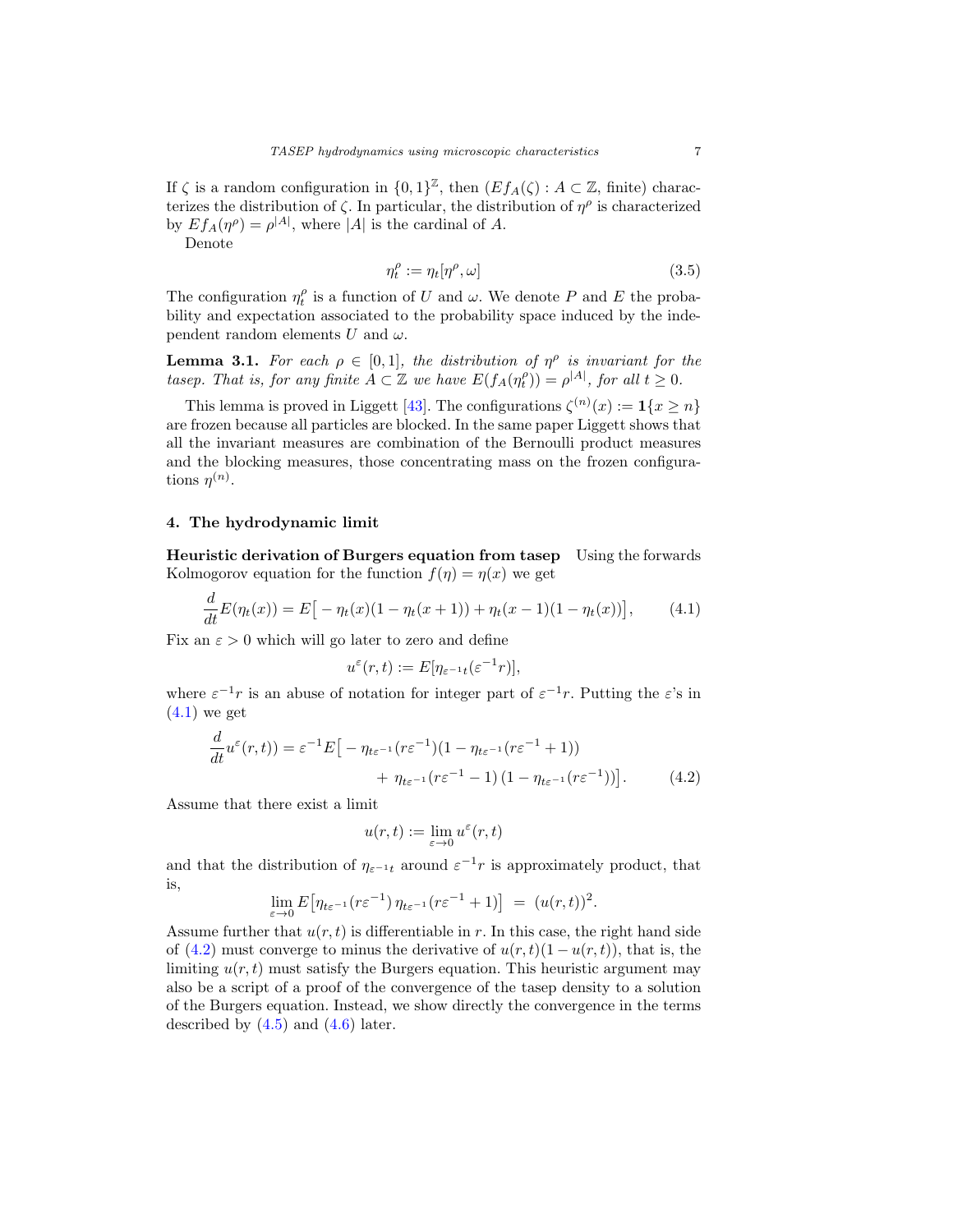**Hydrodynamics limit. General case** Consider the Burgers equation with initial data  $u_0$  such that there exists a unique entropic weak solution  $u(r, t)$ for the initial value problem  $(2.1)-(2.2)$  $(2.1)-(2.2)$  $(2.1)-(2.2)$ . Take the uniform random variables U defined in [\(3.2\)](#page-5-0) and define

$$
\zeta^{\varepsilon}(x) := \mathbf{1}\{U(x) \le u_0(\varepsilon x)\}.
$$
\n(4.3)

That is, for each  $\varepsilon > 0$ , the random configuration  $\zeta^{\varepsilon}$  is a sequence of independent Bernoulli random variables with varying parameter induced by  $u_0$  for the mesh  $\varepsilon$ . Let  $\zeta_t^{\varepsilon}$  be the tasep with random initial configuration  $\zeta^{\varepsilon}$ :

<span id="page-7-3"></span><span id="page-7-2"></span><span id="page-7-0"></span>
$$
\zeta_t^{\varepsilon} := \eta_t[\zeta^{\varepsilon}, \omega].\tag{4.4}
$$

Denote  $\tau_z$  the translation operator by z, defined by  $(\tau_z \eta)(x) = \eta(|x + z|)$ , here  $\lfloor z \rfloor$  is the integer part of z.

<span id="page-7-4"></span>**Theorem 4.1** (Hydrodynamic limits by several authors). Let  $u(r, t)$  be the solution of the Burgers equation with initial condition  $u_0$ . Let  $\zeta^{\varepsilon}$  be given by [\(4.3\)](#page-7-2) and  $\zeta_t^{\varepsilon}$  be the tasep with initial condition  $\zeta^{\varepsilon}$  defined in [\(4.4\)](#page-7-3). Then, Convergence of the density fields. For all real numbers  $a < b$  and for all  $t > 0$ ,

$$
\sum_{i=1}^{n} a_i
$$

$$
\lim_{\varepsilon \to 0} \varepsilon \sum_{x:a \le \varepsilon x \le b} \zeta_{\varepsilon^{-1}t}^{\varepsilon}(x) = \int_{a}^{b} u(r,t) dr, \qquad a.s. \tag{4.5}
$$

Local-equilibrium. At the continuity points of  $u(r, t)$ ,

<span id="page-7-1"></span>
$$
\lim_{\varepsilon \to 0} E[f_A(\tau_{\varepsilon^{-1}r} \zeta_{\varepsilon^{-1}t}^{\varepsilon})] = u(r,t)^{|A|}.
$$
\n(4.6)

The limit [\(4.6\)](#page-7-1) gives weak convergence of the particle distribution at the points of continuity of  $u(r, t)$  to the distribution of  $\eta^{u(r, t)}$ , which is an invariant measure. When  $A = \{0\}$ , the limit [\(4.6\)](#page-7-1) is the so called *density profile:* 

$$
\lim_{\varepsilon \to 0} E[\zeta_{\varepsilon^{-1}t}^{\varepsilon}(\varepsilon^{-1}r)] = u(r,t), \tag{4.7}
$$

ignoring the integer parts, as abuse of notation. In Section [10](#page-21-0) we give references to the proof of this Theorem.

**Hydrodynamic limit. Shock case** Consider the case corresponding to  $u_0 =$  $u^{\lambda,\rho}$  and  $t = 1$ . Let  $\lambda, \rho \in [0,1]$  and  $\eta^{\lambda,\rho} = \eta^{\lambda,\rho}[U]$  be defined by

$$
\eta^{\lambda,\rho}(x) := \begin{cases} \mathbf{1}\{U(x) \le \lambda, \} & \text{if } x \le 0 \\ \mathbf{1}\{U(x) \le \rho, \} & \text{if } x > 0. \end{cases}
$$
(4.8)

where  $U$  is defined in  $(3.2)$ . As before we denote

<span id="page-7-5"></span>
$$
\eta_t^{\lambda,\rho} := \eta_t[\eta^{\lambda,\rho},\omega],
$$

a function of U and  $\omega$ . In the rest of the paper we fix macroscopic time equal to 1 and use t as scaling parameter.

We prove the following theorem. The result is a particular case of Theorem [4.1,](#page-7-4) which is known but the methods are new for the rarefaction case.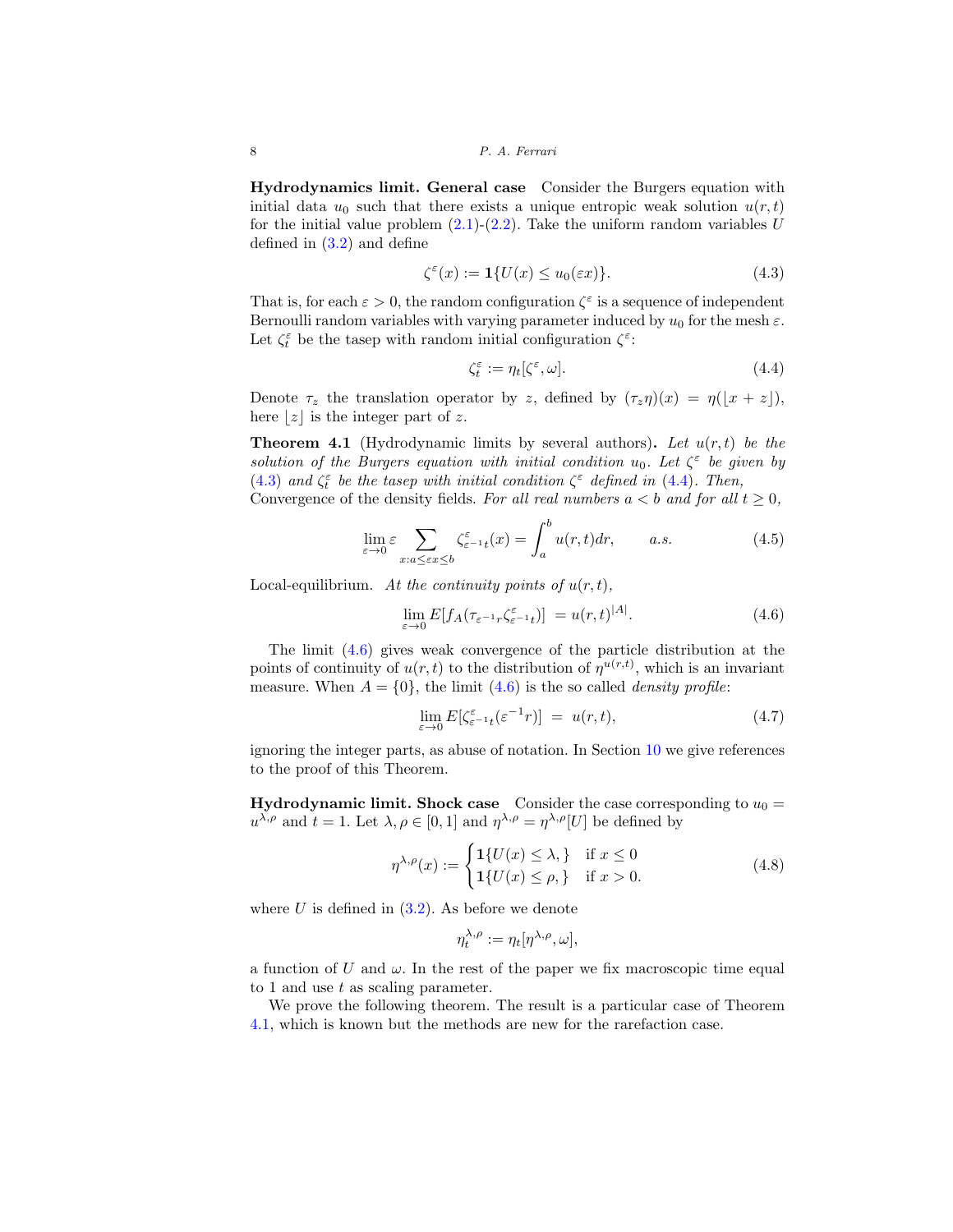<span id="page-8-1"></span>**Theorem 4.2.** For all real numbers  $a < b$ ,

$$
\lim_{t \to \infty} \frac{1}{t} \sum_{x:at \le x \le bt} \eta_t^{\lambda,\rho}(x) = \int_a^b u^{\lambda,\rho}(r,1) dr, \qquad a.s. \tag{4.9}
$$

At the continuity points of  $u^{\lambda,\rho}(\cdot,1)$ , we have

<span id="page-8-4"></span><span id="page-8-3"></span>
$$
\lim_{t \to \infty} E[f_A(\tau_{tr} \eta_t^{\lambda, \rho})] = u(r, 1)^{|A|}.
$$
\n(4.10)

**Sketch of proof of Theorem [4.2](#page-8-1)** The proofs are based on the coupling of the tasep obtained by using the same  $U$  and  $\omega$  for all initial conditions. A crucial property of the coupling is attractivity, meaning that initial coordinate-wise ordered configurations keep their order under the coupled evolution. In turn, attractivity permits to describe the system in terms of first and second class particles, a tool largely used in the literature. During the proof we will prove laws of large numbers for (a) a tagged particle for the stationary process  $\eta_t^{\lambda}$ , (b) the flux of  $\eta_t^{\lambda}$  particles along a traveler with constant speed, (c) a second class particle for the process with initial shock configuration  $\eta^{\lambda,\rho}$  with  $\lambda < \rho$  and (d) a second class particle for the stationary process  $\eta_t^{\lambda}$ . The main novelty is the microscopic counterpart of Figure [2.2.](#page-3-1)

## <span id="page-8-0"></span>**5. The tagged particle**

Take a configuration  $\eta$  with infinitely many particles to the left and right of the origin and tag its particles as follows:

$$
X(i)[\eta] := \begin{cases} \max\{x \le 0 : \eta(x) = 1\} & \text{if } i = 0\\ \min\{x > X(i-1) : \eta(x) = 1\} & \text{if } i > 0\\ \max\{x < X(i+1) : \eta(x) = 1\} & \text{if } i < 0. \end{cases}
$$
(5.1)

We are interested in configurations with a particle at the origin. So, define

$$
\tilde{\eta}(x) := \begin{cases}\n1 & \text{if } x = 0 \\
\eta(x) & \text{otherwise}\n\end{cases}; \qquad \tilde{\eta}_t := \eta_t[\tilde{\eta}, \omega].
$$
\n(5.2)

The positions of the particles at time  $t$  can be recovered from the graphical construction by following the thick trajectories, see Figure [5.1.](#page-3-2) Call  $X_t(i)[\tilde{\eta}, \omega]$ the position of the *i*-th particle at time t; when  $\eta$  and  $\omega$  are understood we just denote  $X_t(i)$ . Call  $X_t := X_t(0)$  the position of the tagged particle initially at the origin and define the process as seen from that tagged particle by

<span id="page-8-2"></span>
$$
\tau_{X_t} \eta_t[\tilde{\eta}, \omega]. \tag{5.3}
$$

Add a particle to the configuration  $\eta^{\rho}$  as in [\(5.2\)](#page-8-2) to get  $\tilde{\eta}^{\rho}$ . The law of  $\tilde{\eta}^{\rho}$  is the Bernoulli product measure conditioned to have a particle at the origin. The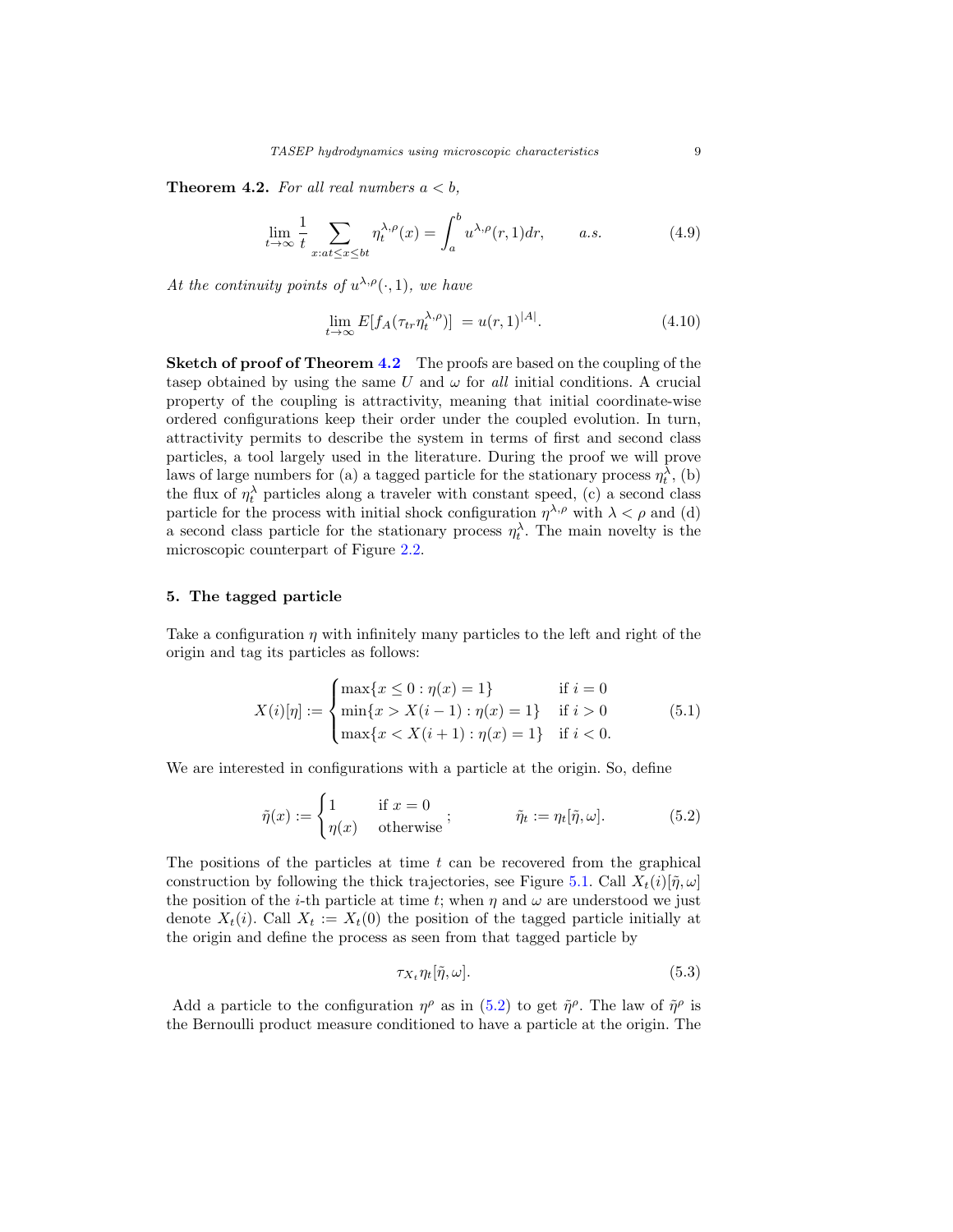

FIG 5.1. Trajectories of the tagged particles.

distribution of  $\tilde{\eta}^{\rho}$  is invariant for the process as seen from the tagged particle:  $\tau_{X_t} \tilde{\eta}_t^{\rho}$  has the same distribution as  $\tilde{\eta}^{\rho}$  for all  $t \geq 0$ , see [\[18](#page-24-1)], for instance. This invariance is crucial in the two alternative proofs of the law of large numbers of the next proposition but it is not necessary for the rest of the arguments of this paper.

<span id="page-9-2"></span>**Proposition 5.1** (Law of large numbers for the tagged particle). Let  $X_t$  be the position of the tagged particle initially at the origin for the process with random initial configuration  $\tilde{\eta}^{\rho}$ . Then,

<span id="page-9-1"></span>
$$
\lim_{t \to \infty} \frac{X_t}{t} = (1 - \rho), \quad a.s. \tag{5.4}
$$

Sketch proof. A proof based in Burke's theorem [\[12\]](#page-23-1) goes as follows. Think that the particles are servers and the holes are customers of a system of infinitely many queues in series so that  $X_t(i)$  is the position of server i at time  $t, i \in \mathbb{Z}$ with  $X_t(0) = X_t$ . Let the block of successive holes to the right of  $X_t(i)$  be the queue of server i at time t. Each time server-i jumps to the right, a customer is served and goes to the queue of server- $(i - 1)$ . Burke's theorem says that if the initial random configuration is  $\tilde{\eta}^{\rho}$ , then the process  $(X_t, t \geq 0)$  is a Poisson process of rate  $(1 - \rho)$ . This fact was observed by Kesten in Example 3.2 of the historical Spitzer's 1970 paper [\[57](#page-26-0)]; see [\[35](#page-24-2)] or [\[24](#page-24-3)] for proofs in this context. As a corollary we get the law of large numbers [\(5.4\)](#page-9-1).

Alternatively, Saada [\[52\]](#page-25-3) proves that the process  $(\tau_X, \tilde{\eta}^\rho : t \geq 0)$  is ergodic, which in turn implies the law of large numbers; this argument avoids the use of Burke's theorem.  $\Box$ 

## <span id="page-9-0"></span>**6. Coupling and two-class tasep**

The graphical construction provides a natural coupling of the tasep starting with two or more different configurations. Let  $\eta$ ,  $\eta'$  be initial configurations and define the coupling

$$
((\eta_t, \eta'_t) : t \ge 0) := ((\eta_t[\eta, \omega], \eta_t[\eta', \omega]) : t \ge 0).
$$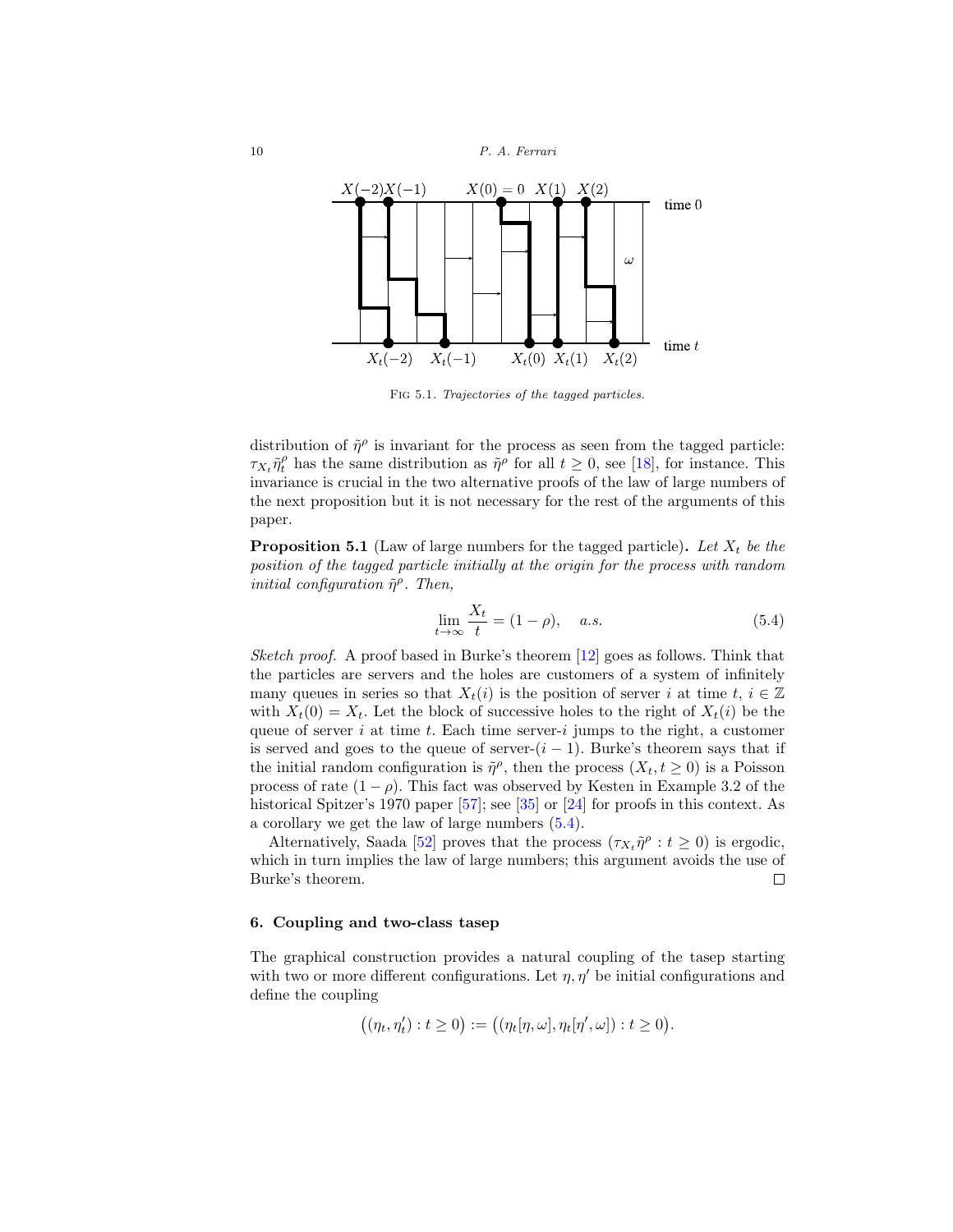This amounts to use the same arrows for both marginals. By construction, each



FIG 6.1. Coupling. Configurations  $\eta'$  and  $\eta$  before and after 3 possible arrows.

marginal of the coupling has the distribution of the tasep. Particles at site  $x$  of each marginal try to jump at the same time, but the jump occurs only if the destination site  $x + 1$  is empty in the corresponding marginal.

Denote  $\eta \leq \eta'$  if  $\eta(x) \leq \eta'(x)$  for all  $x \in \mathbb{Z}$ .

**Lemma 6.1.** Attractivity. For all  $t \geq 0$  we have

<span id="page-10-1"></span><span id="page-10-0"></span>
$$
\eta \le \eta' \quad implies \quad \eta_t \le \eta'_t \qquad a.s. \tag{6.1}
$$

Discrepancy conservation. If  $\eta \leq \eta'$ , and the number of discrepancies is finite, then

$$
\sum_{x} (\eta'(x) - \eta(x)) = \sum_{x} (\eta'_t(x) - \eta_t(x)).
$$
\n(6.2)

*Proof.* To show [\(6.1\)](#page-10-0) it is sufficient to check that if  $\eta_{t-} \leq \eta'_{t-}$  and  $(t, x) \in \omega$ , that is, there is an arrow from x to  $x + 1$  at time t, then  $\eta_t \leq \eta'_t$ , that is, the domination still holds after the arrow. The same exploration shows that the number of discrepancies does not change after the arrow.  $\Box$ 

**First and second class particles** Fix  $\eta \leq \eta'$  and call

$$
\sigma_t := \eta_t[\eta, \omega], \qquad \xi_t := \eta_t[\eta', \omega] - \eta_t[\eta, \omega]. \tag{6.3}
$$

By definition  $\sigma_t \in \{0,1\}^{\mathbb{Z}}$  and by attractivity,  $\xi_t \in \{0,1\}^{\mathbb{Z}}$ . We call first class the  $\sigma$  particles and second class the  $\xi$  particles. The process  $((\sigma_t, \xi_t) : t \geq$ 



FIG 6.2. The  $(\sigma, \xi)$  configuration associated to  $(\eta, \eta')$  of figure [6.1.](#page-3-2)  $\sigma$  particles are labeled 1, ξ particles are labeled 2 and holes are labeled 0.

0) is Markov; it can be constructed directly as function of  $\omega$  and the initial configurations  $\sigma$  and  $\xi$ , as follows. At each site there is at most one particle,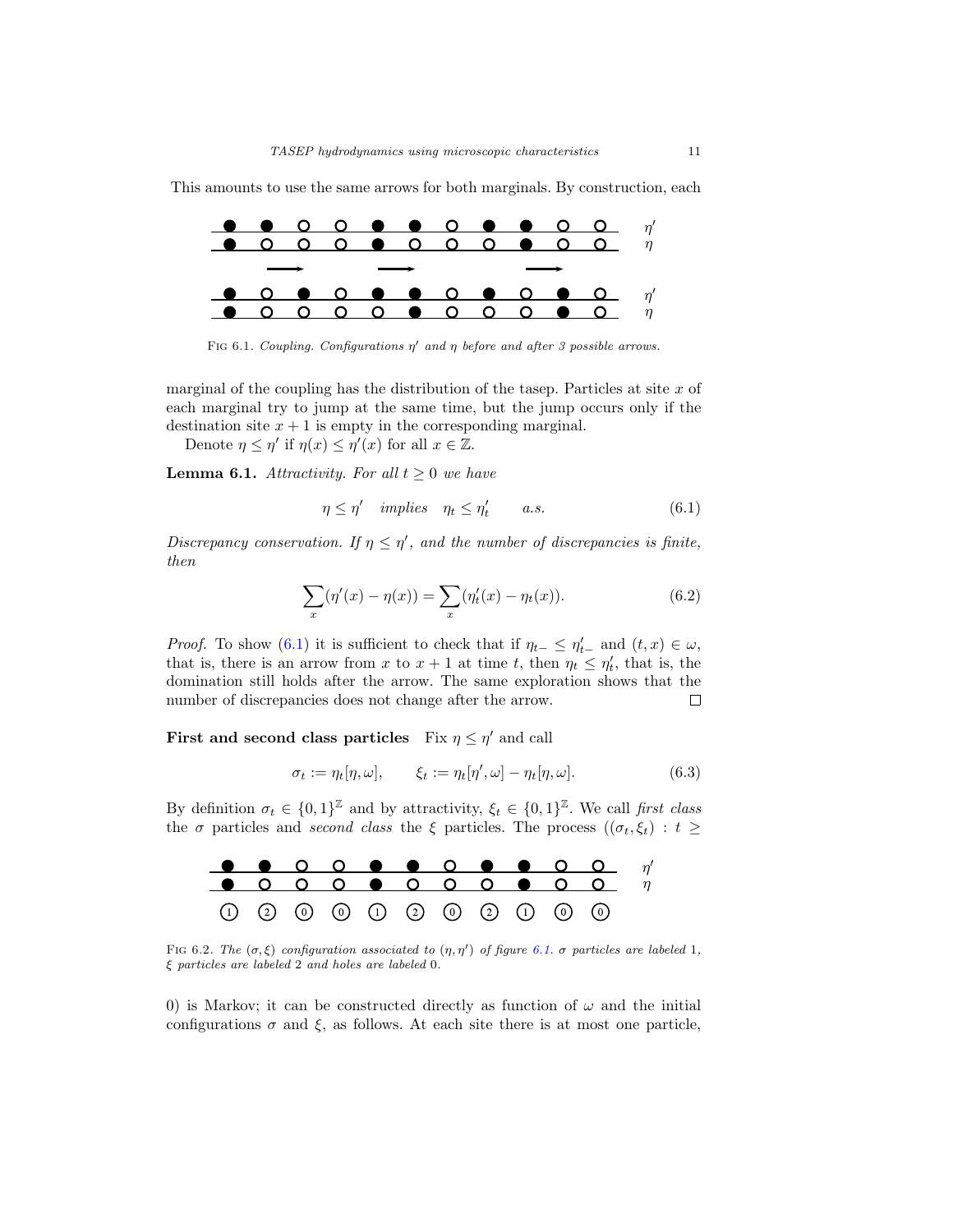either  $\xi$  or  $\sigma$ . Arrows involving  $\xi-\xi$ ,  $\sigma-\sigma$ ,  $\xi$ -0,  $\sigma$ -0 particles, use the same rules as the tasep, but arrows involving  $\sigma$ -ξ particles follow the rules (a) if  $\sigma \to \xi$  then the particles interchange positions and (b) if  $\xi \to \sigma$ , then nothing happens. In other words, ξ particles behave as particles when interacting with holes and as holes when interacting with  $\sigma$  particles.

$$
\begin{array}{c}\n0 & 0 & 0 & 0 & 0 & 0 & 0 & 0 & 0 \\
0 & 0 & 0 & 0 & 0 & 0 & 0 & 0 & 0 \\
0 & 0 & 0 & 0 & 0 & 0 & 0 & 0 & 0\n\end{array}
$$

Fig 6.3. Another way of looking at the coupling. We see three possible jumps of first and second class particles associated to the configuration  $\eta'$  and  $\eta$  of figure [6.1.](#page-3-2) The upper line shows the configuration before the jumps and the lower line the one after the jumps.

The vector  $(\sigma_t, \xi_t)$  depends on the initial configuration  $(\sigma, \xi)=(\eta, \eta' - \eta)$ and on  $\omega$ . When this needs to be stressed we denote

$$
(\sigma_t, \xi_t) = (\sigma_t, \xi_t)[(\sigma, \xi), \omega)] = (\sigma_t[(\sigma, \xi), \omega)], \xi_t[(\sigma, \xi), \omega)]
$$
\n(6.4)

either way.

#### <span id="page-11-0"></span>**7. Law of large numbers**

**Flux** Let  $(y_t : t \geq 0)$  be an arbitrary trajectory in R with  $y(0) = 0$ . Define the *flux* of particles along  $y_t$  by

$$
F_{y_t}(t)[\eta,\omega] := \sum_{i\leq 0} \mathbf{1}\{X_t(i)[\eta,\omega] > y_t\} - \sum_{i>0} \mathbf{1}\{X_t(i)[\eta,\omega] \leq y_t\}.
$$
 (7.1)

Consider the configuration  $\tilde{\eta}$  defined from  $\eta$  in [\(5.2\)](#page-8-2), having a particle at the



FIG 7.1. The flux along trajectory  $y_t$  is  $-1$  and the flux along trajectory  $z_t$  is 3.

origin. Recall  $X_t$  is the position of the tagged particle of  $\tilde{\eta}$  initially at the origin and observe that due to the exclusion interaction and the nearest neighbor jumps, the flux of  $\tilde{\eta}$  particles along the tagged particle  $X_t$  is null:

$$
F_{X_t}(t)[\tilde{\eta}, \omega] \equiv 0. \tag{7.2}
$$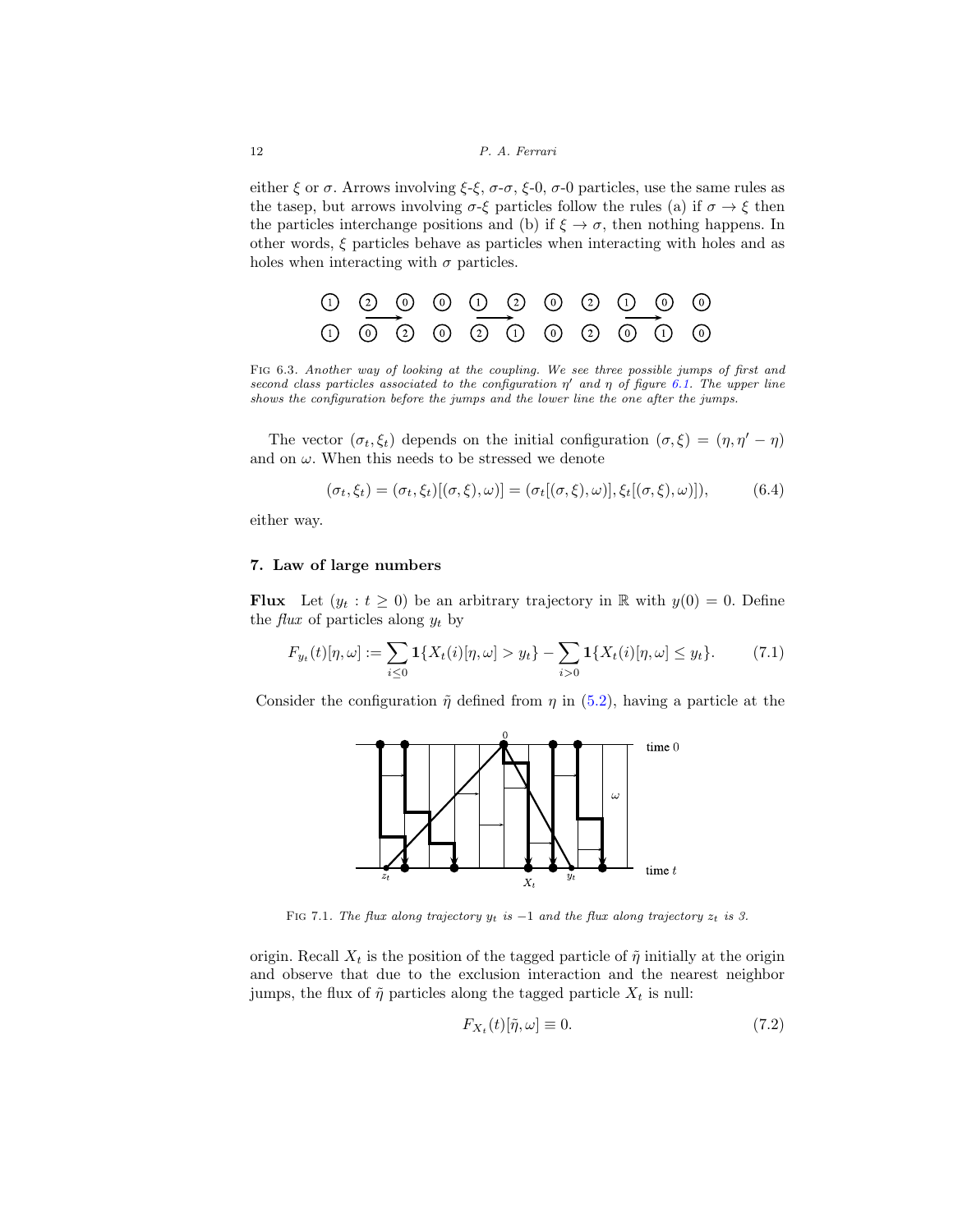Hence we have the following alternative expression for the flux of  $\tilde{\eta}$  particles.

$$
F_{y_t}(t)[\tilde{\eta}, \omega] = \sum_x \tilde{\eta}_t(x) \left( \mathbf{1}\{y_t < x \le X_t\} - \mathbf{1}\{X_t < x \le y_t\} \right); \tag{7.3}
$$

only one of the indicator functions is no null in each term of [\(7.4\)](#page-12-0). And, since  $\eta$  and  $\tilde{\eta}$  have at most one discrepancy which is conserved by [\(6.2\)](#page-10-1),

$$
F_{y_t}(t)[\eta,\omega] = \sum_x \eta_t(x) \left( \mathbf{1}\{y_t < x \le X_t\} - \mathbf{1}\{X_t < x \le y_t\} \right) + O(1), \quad (7.4)
$$

where  $O(1)$  is some function of U,  $\omega$  and t satisfying that  $|O(1)| \leq$  Constant. The function may change from line to line, but in any case  $O(1)/t$  goes to zero almost surely when  $t \to \infty$ .

**Proposition 7.1.** Let  $a \in \mathbb{R}$ . Then,

<span id="page-12-2"></span><span id="page-12-0"></span>
$$
\lim_{t \to \infty} \frac{F_{at}(t)[\eta^{\rho}, \omega]}{t} = \rho[(1-\rho) - a], \qquad a.s.
$$
\n(7.5)

Proof. Using [\(7.4\)](#page-12-0) we can write

$$
F_{at}(t)[\eta^{\rho}, \omega]
$$
  
=  $\sum_{x} \eta_t^{\rho}(x) \left( \mathbf{1} \{ at < x \le (1 - \rho)t \} - \mathbf{1} \{ (1 - \rho)t < x \le at \} \right)$   
+  $\sum_{x} \eta_t^{\rho}(x) \left( \mathbf{1} \{ (1 - \rho)t < x \le X_t \} - \mathbf{1} \{ X_t < x \le (1 - \rho)t \} \right) + O(1).$ 

Dividing by t and taking  $t \to \infty$ , the first term converges a.s. to  $\rho[(1-\rho)-a]$ because  $\eta_t^{\rho}$  is a sequence of iid Bernoulli $(\rho)$  random variables by Lemma [3.1.](#page-6-3) The absolute value of the second term is bounded by  $|X_t - (1 - \rho)t|/t$  which goes to zero a.s. by Proposition [5.1.](#page-9-2)  $\Box$ 

**Tagged second class particle** Take  $0 \leq \lambda < \rho \leq 1$  and using always the same U and  $\omega$  define the two-class process

<span id="page-12-3"></span>
$$
(\sigma_t, \xi_t) := (\eta_t^{\lambda}, \eta_t^{\rho} - \eta_t^{\lambda}).
$$
\n(7.6)

The marginal laws of  $\sigma_t$  and  $\sigma_t + \xi_t$  are stationary but the process  $(\sigma_t, \xi_t)$  is not stationary. Take off a particle of  $\eta$  at the origin defining  $\eta$  as the configuration

$$
\eta(x) := \begin{cases} 0 & \text{if } x = 0 \\ \eta(x) & \text{otherwise.} \end{cases}
$$
\n(7.7)

and recall  $\tilde{\eta}$  defined in [\(5.2\)](#page-8-2) as the configuration  $\eta$  with a particle at the origin. Now define

<span id="page-12-1"></span>
$$
(\sigma_t, \tilde{\xi}_t) := (\eta_t^{\lambda}, \tilde{\eta}_t^{\rho} - \eta_t^{\lambda}).
$$
\n(7.8)

The initial configuration for this process is identical to  $(\sigma, \xi)$  out of the origin while at the origin there is a second class particle:  $\sigma(0) = 0$  and  $\xi(0) = 1$ .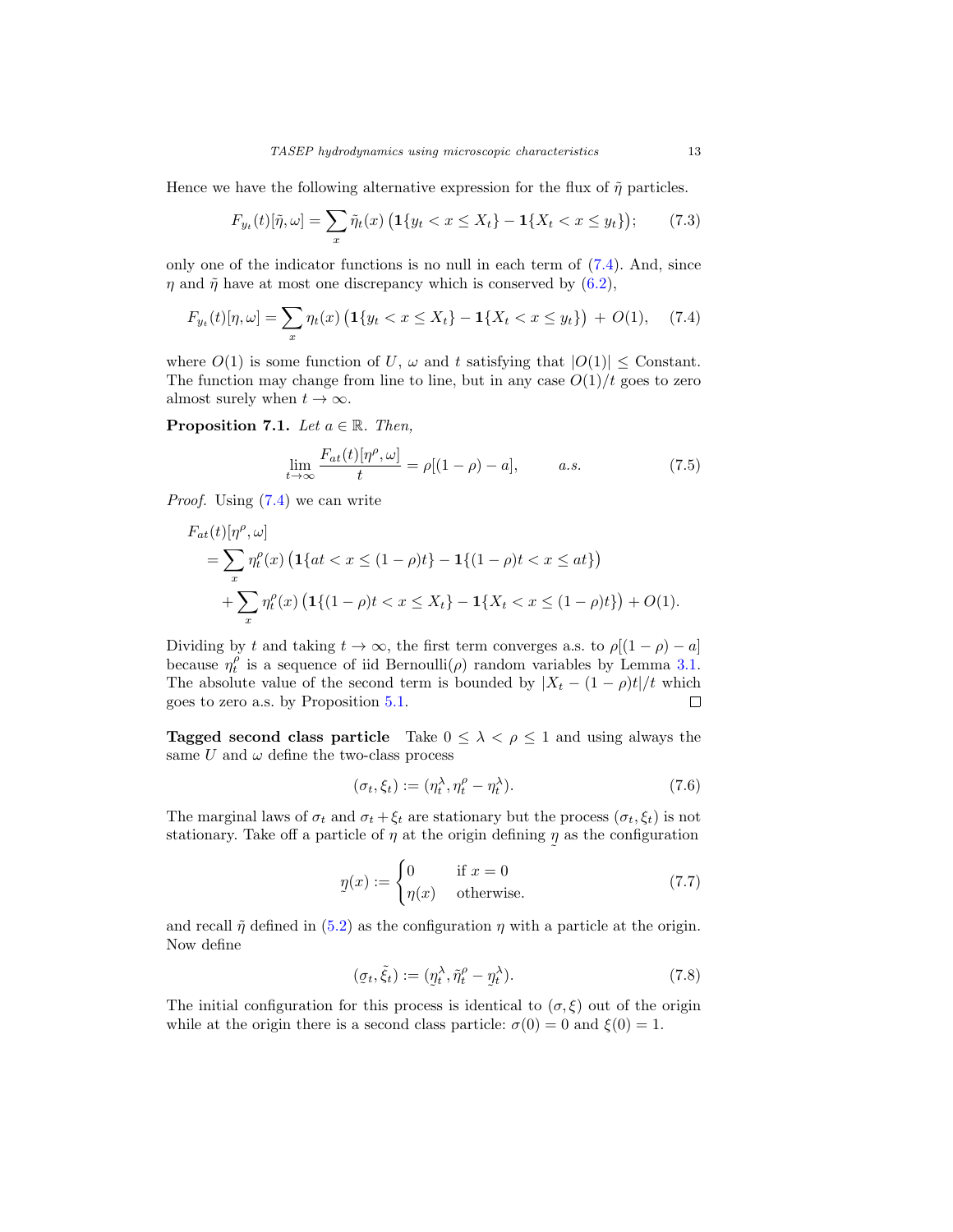14 P. A. Ferrari

**Proposition 7.2.** Take  $\lambda < \rho$  and let  $Y_t^{\lambda,\rho}$  be the position of the tagged  $\xi$ particle for the process [\(7.8\)](#page-12-1), initially located at the origin,  $Y_0^{\lambda,\rho} = 0$ . Then,

$$
\lim_{t \to \infty} \frac{Y_t^{\lambda, \rho}}{t} = 1 - \lambda - \rho, \qquad a.s. \tag{7.9}
$$

*Proof.* Denote  $G_{y_t}(t)[(g, \tilde{\xi}), \omega]$  the flux of  $\tilde{\xi}$  particles along a trajectory  $y_t$  for the process  $(g, \tilde{\xi})$ . This flux is the difference of  $\tilde{\theta}^{\rho}$  particle flux and the  $\tilde{\theta}^{\lambda}$ the process  $(g_t, \tilde{\xi}_t)$ . This flux is the difference of  $\tilde{\eta}^{\rho}$  particle flux and the  $\eta^{\lambda}$  particle flux: particle flux:

$$
G_{y_t}(t)[(q,\tilde{\xi}),\omega] = F_{y_t}(t)[\eta^{\rho},\omega] - F_{y_t}(t)[\tilde{\eta}^{\lambda},\omega]
$$
\n(7.10)

<span id="page-13-0"></span>
$$
= F_{y_t}(t)[\eta^{\rho}, \omega] - F_{y_t}(t)[\eta^{\lambda}, \omega] + O(1), \tag{7.11}
$$

where the error  $O(1)$  comes from [\(7.4\)](#page-12-0). Taking  $y_t = at$  for some real number a, by the law of large numbers [\(7.5\)](#page-12-2),

$$
\lim_{t \to \infty} \frac{G_{at}(t)[(\varrho, \tilde{\xi}), \omega]}{t} = [\rho(1 - \rho) - \lambda(1 - \lambda)] - a(\rho - \lambda), \quad \text{a.s.}
$$
 (7.12)

The limit is negative for  $a > 1 - \lambda - \rho$  and positive for  $a < 1 - \lambda - \rho$ . On the other hand,  $G_{at}(t)$  is non increasing in a and, by exclusion, the flux of  $\tilde{\xi}$ particles along  $Y_t^{\lambda,\rho}$  is null:  $G_{Y_t^{\lambda,\rho}}(t) \equiv 0$ . This implies [\(7.9\)](#page-13-0).  $\Box$ 

**Isolated second class particle** Take  $\alpha \in (0,1)$ . To create a second class particle for the configuration  $\eta^{\alpha}$  we consider the coupling

<span id="page-13-4"></span><span id="page-13-1"></span>
$$
(\eta_t^{\alpha}, \tilde{\eta}_t^{\alpha} - \eta_t^{\alpha}) \tag{7.13}
$$

and call

$$
R_t^{\alpha} := \{ x : \tilde{\eta}_t^{\alpha}(x) \neq \underline{\eta}_t^{\alpha}(x) \},\tag{7.14}
$$

the position at time  $t$  of the second class particle in the coupling  $(7.13)$ .

<span id="page-13-3"></span>**Proposition 7.3.** We have

$$
\lim_{t \to \infty} \frac{R_t^{\alpha}}{t} = 1 - 2\alpha, \qquad a.s.
$$
\n(7.15)

*Proof.* Take  $\alpha < \rho$ , consider the coupling

<span id="page-13-2"></span>
$$
(\eta_t^{\alpha}, \tilde{\eta}_t^{\rho} - \eta_t^{\alpha}) \tag{7.16}
$$

and, as before, denote  $Y_t^{\alpha,\rho}$  the position of the tagged second class particle initially at the origin for this process. Recalling that we are using the same U and  $\omega$  in the couplings [\(7.13\)](#page-13-1) and [\(7.16\)](#page-13-2) we see that both  $R_t^{\alpha}$  and  $Y_t^{\alpha,\rho}$  see the same first class particles  $\eta_t^{\alpha}$  but while  $R_t^{\alpha}$  sees no other particle,  $Y_t^{\alpha,\beta}$  is blocked<br>by the second class particles  $(\tilde{n}_t^{\beta} - n_t^{\alpha})$  to its right. For this reason. by the second class particles  $(\tilde{\eta}_t^{\rho} - \eta)$  $\eta_t^{\alpha}$  to its right. For this reason,

$$
R_t^{\alpha} \ge Y_t^{\alpha,\rho}, \qquad \text{if } \alpha < \rho. \tag{7.17}
$$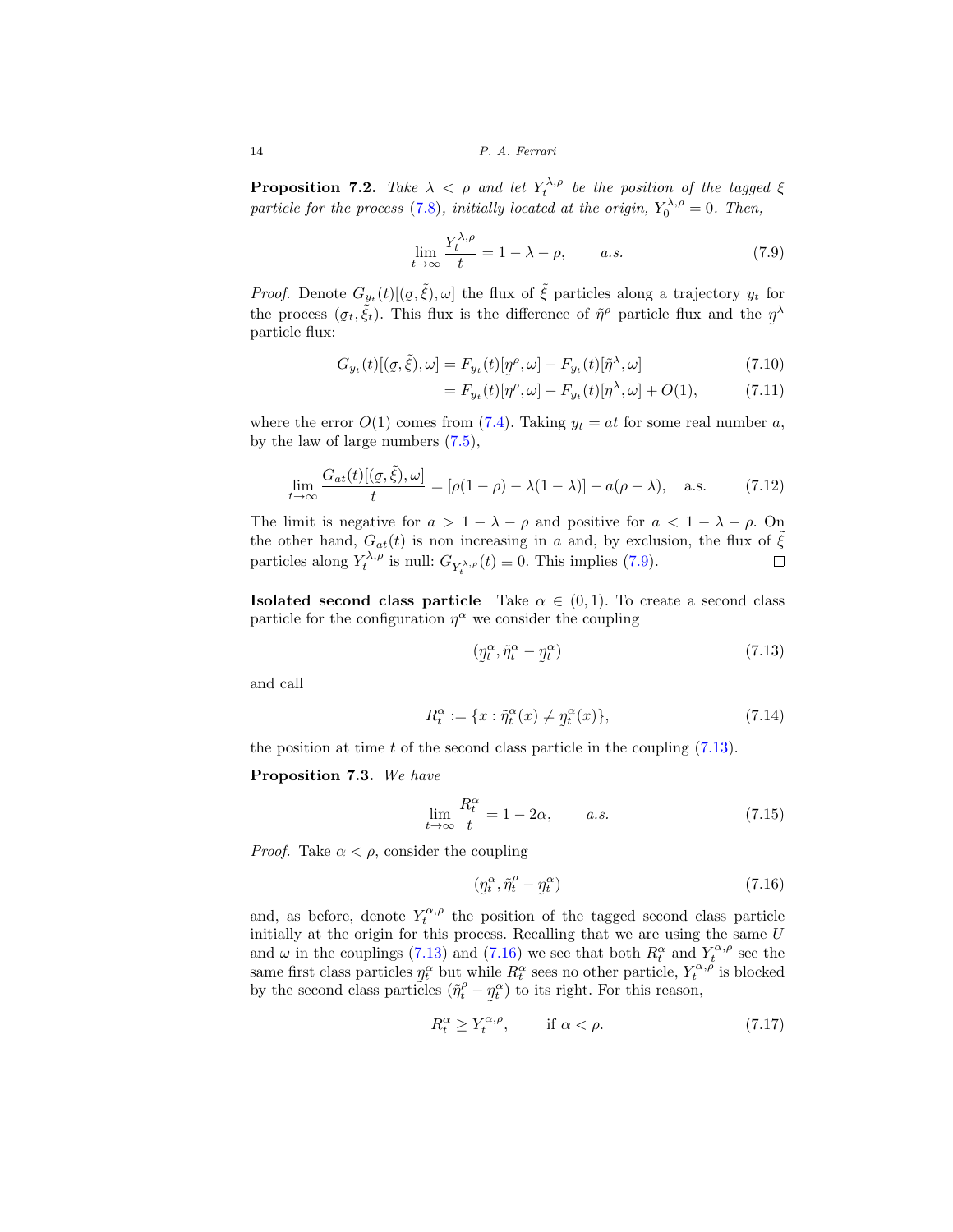On the other hand, take  $\lambda < \alpha$  and consider the coupling

$$
(\eta_t^{\lambda}, \tilde{\eta}_t^{\alpha} - \eta_t^{\lambda}). \tag{7.18}
$$

The first class particles for  $Y_t^{\lambda,\alpha}$  are  $\eta_t^{\lambda,\alpha} \leq \eta_t^{\alpha}$ , the first class particles for  $R_t^{\alpha}$ . See [\(8.4\)](#page-14-1) and [\(8.6\)](#page-15-0) below for more details. Hence

$$
R_t^{\alpha} \le Y_t^{\lambda, \alpha}, \qquad \text{if } \lambda < \alpha. \tag{7.19}
$$

Use the law of large numbers [\(7.9\)](#page-13-0) to conclude.

#### <span id="page-14-0"></span>**8. Proof of hydrodynamics: increasing shock**

In this section we prove Theorem [4.2](#page-8-1) in the shock case  $\lambda < \rho$ . Recall that in this case the solution  $u(r, t) = u^{\lambda, \rho}(r - (1 - \lambda - \rho)t)$  is a translation of the initial condition.

Let  $\Gamma_z: \{0,1\}^{\mathbb{Z}} \to \{0,1\}^{\mathbb{Z}}$  be the *cut operator* defined by

$$
\Gamma_z \eta(x) := \eta(x) \mathbf{1}\{x \ge z\}.
$$
\n(8.1)

This operator, when applied to the configuration  $\eta$  cuts the  $\eta$ -particles to the left of z. The operator  $\Gamma_0$ , when applied to the second class particles  $\xi$  commutes with the dynamics in the following sense. If  $\xi(0) = 1$  and  $Y_t$  is the position of the  $\xi$  particle initially at the origin, then

$$
(\sigma_t[(\sigma,\xi),\omega],\Gamma_{Y_t}\xi_t[(\sigma,\xi),\omega])=(\sigma_t[(\sigma,\Gamma_0\xi),\omega],\xi_t[(\sigma,\Gamma_0\xi),\omega]).
$$
 (8.2)

That is, to cut the initial  $\xi$  configuration to the left of the origin and evolve until time t is the same as to cut the  $\xi_t$  configuration to the left of  $Y_t$ . The reason is that the initial  $\xi$  particles to the left of  $Y_0$  are not felt neither by the  $\sigma$  particles nor by the  $\xi$  particles at  $Y_0$  and to the right of  $Y_0$ , so it is the same to cut them at time 0 than to cut them at time t. Since those particles occupy sites to the left of  $Y_t$  at that time, we get  $(8.2)$ .

Let  $(\sigma, \xi)$  be a two-class configuration and let

$$
\eta := \sigma + \Gamma_0 \xi. \tag{8.3}
$$

Add a second class particle with respect to  $\eta_t$  at the origin at time zero; call  $R_t$  its position at time t. Add a  $\xi$  particle at the origin at time zero; call  $Y_t$  its position at time  $t$ . Then, using  $(8.2)$ ,

<span id="page-14-3"></span><span id="page-14-1"></span>
$$
R_t = Y_t,\tag{8.4}
$$

$$
(\underline{\eta}_t, R_t) = (\underline{\sigma}_t + \Gamma_{Y_t} \tilde{\xi}_t, Y_t). \tag{8.5}
$$

Recall  $\eta^{\rho}$  and  $\eta^{\lambda,\rho}$  are defined as functions of U and that their tilded versions are defined in [\(5.2\)](#page-8-2) and [\(7.7\)](#page-12-3). Set  $\sigma = \eta^{\lambda}$  and  $\xi = \eta^{\rho} - \eta^{\lambda}$ . From those definitions we have

$$
(\sigma, \tilde{\xi}) = (\eta^{\lambda}, \tilde{\eta}^{\rho} - \eta^{\lambda}),
$$
  

$$
\eta^{\lambda, \rho} = \sigma + \Gamma_0 \tilde{\xi}.
$$

<span id="page-14-2"></span> $\Box$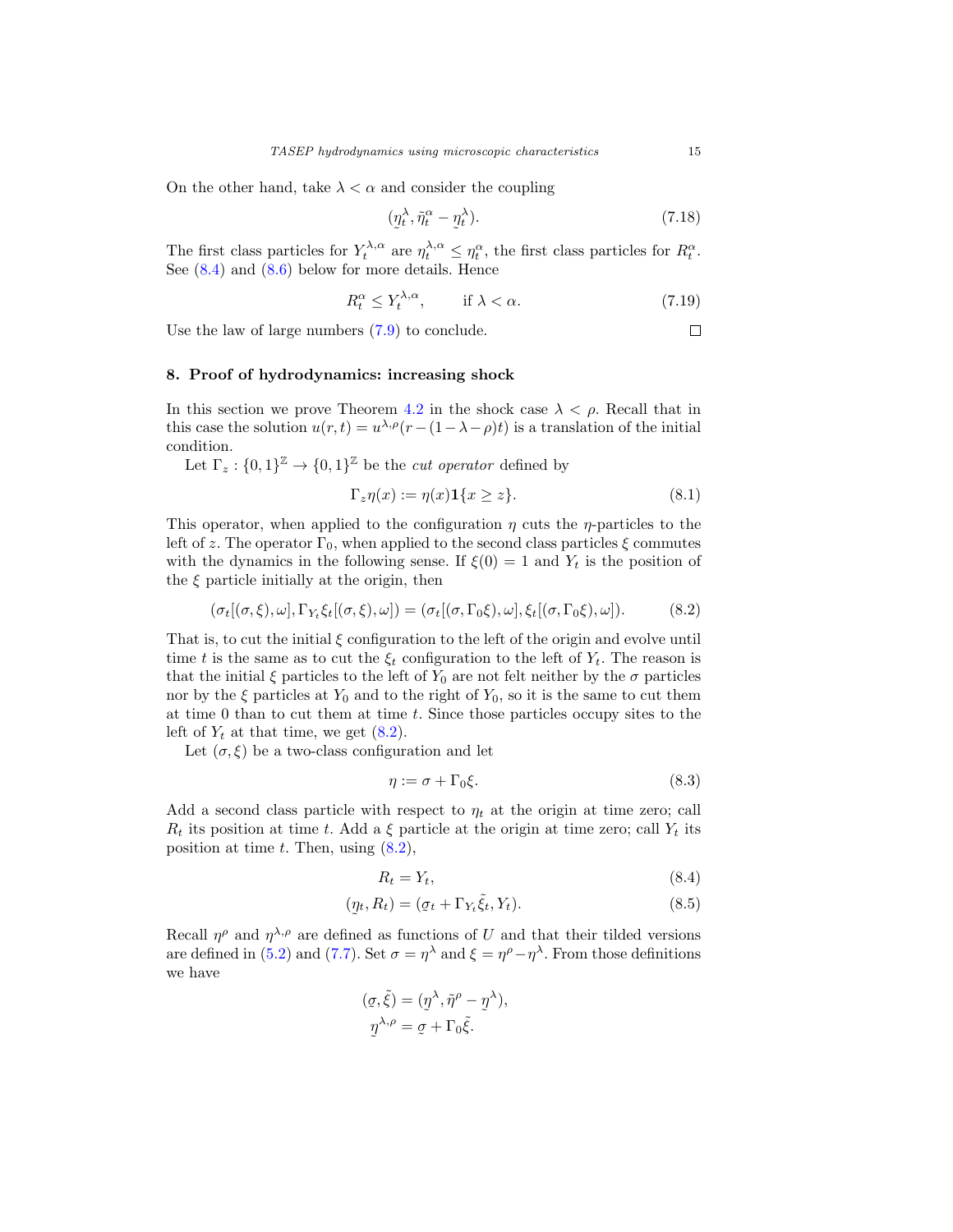16 P. A. Ferrari

Let  $R_t^{\lambda,\rho}$  be a second class particle with respect to  $\eta_t^{\lambda,\rho}$  and  $Y_t^{\lambda,\rho}$  be a  $\tilde{\xi}$  tagged particle for  $(\sigma, \tilde{\xi})$  with  $R^{\lambda,\rho} - V^{\lambda,\rho} = 0$ . Then particle for  $(g_t, \tilde{\xi}_t)$  with  $R_0^{\lambda,\rho} = Y_0^{\lambda,\rho} = 0$ . Then,

<span id="page-15-0"></span>
$$
R_t^{\lambda,\rho} = Y_t^{\lambda,\rho},
$$
  
\n
$$
(p_t^{\lambda,\rho}, R_t^{\lambda,\rho}) = (\sigma_t + \Gamma_{Y_t^{\lambda,\rho}} \tilde{\xi}_t, Y_t^{\lambda,\rho}),
$$
\n(8.6)

for all  $t \geq 0$  by  $(8.4)-(8.5)$  $(8.4)-(8.5)$  $(8.4)-(8.5)$ . Roughly speaking, to obtain the system with shock initial condition  $\eta_t^{\lambda,\rho}$  and a second class particle  $R_t^{\lambda,\rho}$  one can take the system of two classes  $(\sigma_t, \xi_t)$  with the right marginals, cut the second class particles to the left of the tagged second class particle  $Y_t^{\lambda,\rho}$  and forget the classes for the remaining particles. Notice that

<span id="page-15-5"></span><span id="page-15-1"></span>
$$
\eta_t^{\lambda,\rho}(x) = \begin{cases} \eta_t^{\lambda,\rho}(x) & \text{if } x \neq R_t^{\lambda,\rho}, \\ \eta_t^{\lambda,\rho}(0) & \text{if } x = R_t^{\lambda,\rho}. \end{cases}
$$
\n(8.7)

**Proof of local equilibrium** [\(4.10\)](#page-8-3) **for**  $\lambda < \rho$  In this case (4.10) reduces to

$$
\lim_{t \to \infty} E f_A(\tau_{rt} \eta_t^{\lambda, \rho}) = \begin{cases} \rho^{|A|} & \text{if } r > 1 - \rho - \lambda, \\ \lambda^{|A|} & \text{if } r < 1 - \rho - \lambda. \end{cases} \tag{8.8}
$$

Take first  $r > (1 - \lambda - \rho)$  and denote  $Y_t = Y_t^{\lambda, \rho}$  the position of the tagged  $\xi$ particle. By  $(8.6)$  and  $(8.7)$  we get

$$
Ef_A(\tau_{rt}\underline{\eta}_t^{\lambda,\rho}) = Ef_A(\tau_{rt}(\underline{\sigma}_t + \Gamma_{Y_t}\tilde{\xi}_t))
$$
\n(8.9)

<span id="page-15-4"></span><span id="page-15-3"></span><span id="page-15-2"></span>
$$
= E\left[f_A(\tau_{rt}(\sigma_t + \xi_t))\mathbf{1}\{Y_t < rt + \min A\}\right]
$$
(8.10)  
+ 
$$
E\left[f_A(\tau_{rt}(\sigma_t + \Gamma_{Y_t}\tilde{\xi}_t))\mathbf{1}\{Y_t \ge rt + \min A\}\right]
$$
  

$$
\to \rho^{|A|},
$$
(8.11)

where in  $(8.9)$  we used  $(8.6)$  to get an expression in terms of  $(\sigma, \xi)$  and in  $(8.10)$ we used the definition of the cut operator  $\Gamma$  to erase it and  $(8.7)$  to erase the tildes. Since  $Y_t/t \to 1-\lambda-\rho$  a.s., the indicator functions converge a.s. to 1 and zero respectively. Since  $|f_A| \leq 1$ , the second summand goes to zero and since  $\sigma_t + \xi_t = \eta_t^{\rho}$  whose law is shift invariant, the first summand converges to  $\rho^{|A|}$ ; this justifies [\(8.11\)](#page-15-4) and concludes the proof of [\(8.8\)](#page-15-5) when  $r > (1 - \lambda - \rho)$ . The same argument shows [\(8.8\)](#page-15-5) when  $r < (1 - \lambda - \rho)$ .

**Proof of convergence of the density fields** We use the same argument and notation as in the previous proof. Fix  $1 - \lambda - \rho < a < b$  and write

$$
\sum_{at \le x \le bt} \eta_t^{\lambda,\rho}(x) = \sum_{at \le x \le bt} (\sigma_t(x) + \Gamma_{Y_t} \xi_t(x))
$$
  
= 
$$
\sum_{at \le x \le bt} (\sigma_t(x) + \xi_t(x)) \mathbf{1}\{Y_t < at\} + (b-a)O(1) \mathbf{1}\{Y_t \ge at\}
$$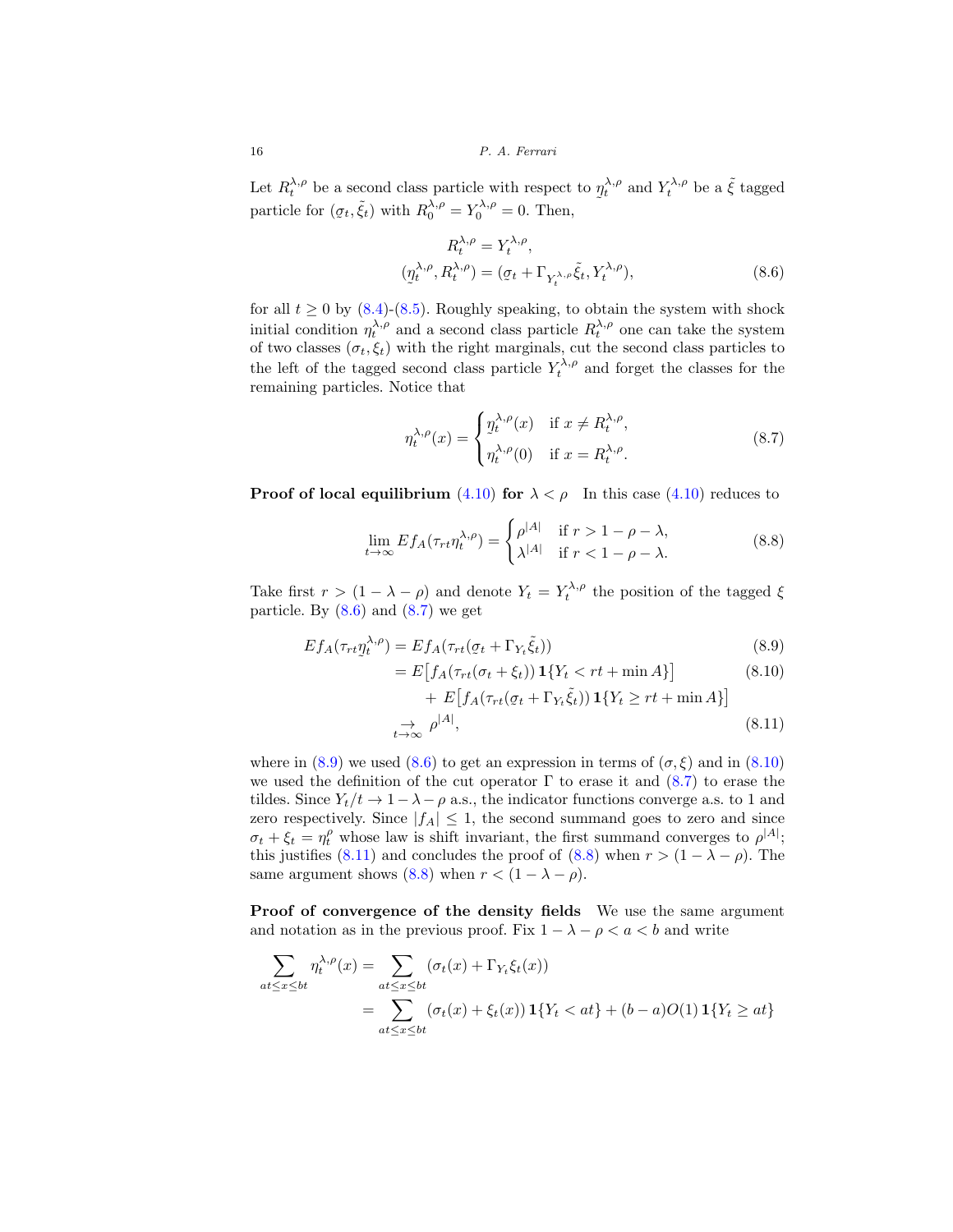TASEP hydrodynamics using microscopic characteristics 17

$$
= \sum_{\substack{at \le x \le bt}} \eta_t^{\rho}(x) (1 - \mathbf{1}\{Y_t \ge at\}) + (b - a)O(1)\mathbf{1}\{Y_t \ge at\}
$$

$$
= \sum_{\substack{at \le x \le bt}} \eta_t^{\rho}(x) + 2(b - a)O(1)\mathbf{1}\{Y_t \ge at\},
$$

where the third identity follows from  $(8.6)$ . Then, the law of large numbers for  $\eta_t^{\rho} \sim \eta^{\rho}$  and the law of large numbers  $Y_t/t \to 1 - \rho - \lambda < a$  imply

$$
\frac{1}{t} \sum_{at \le x \le bt} \eta_t^{\lambda, \rho}(x) \underset{t \to \infty}{\to} \rho(b-a). \tag{8.12}
$$

The same argument applied to  $c < d < 1 - \lambda - \rho$  shows

$$
\frac{1}{t} \sum_{ct \le x \le dt} \eta_t^{\lambda, \rho}(x) = \frac{1}{t} \sum_{ct \le x \le dt} (\sigma_t(x) + \Gamma_{Y_t} \xi_t(x))
$$
\n
$$
= \frac{1}{t} \sum_{ct \le x \le dt} \eta_t^{\lambda}(x) + (d - c)O(1) \mathbf{1} \{ Y_t \le dt \}
$$
\n
$$
\underset{t \to \infty}{\to} \lambda(d - c), \tag{8.13}
$$

using the law of large numbers for  $\eta_t^{\lambda}$ . For  $d < 1 - \lambda - \rho < a$  we have

$$
0 \le \frac{1}{t} \sum_{dt \le x \le at} \eta_t^{\lambda, \rho}(x) \le a - d.
$$

Taking  $a, d \to 0$  we conclude that for  $c < 1 - \lambda - \rho < b$  we have

$$
\frac{1}{t} \sum_{ct \le x \le dt} \eta_t^{\lambda,\rho}(x) \underset{t \to \infty}{\to} \lambda(1 - \lambda - \rho - c) + \rho(b - 1 - \lambda - \rho),
$$
\n(8.14)

which is  $(4.9)$  in this case.

## <span id="page-16-0"></span>**9. Proof of hydrodynamics: rarefaction fan**

Here we consider  $\lambda > \rho$ , when the solution is the rarefaction fan [\(2.5\)](#page-3-0). An essential component of this proof is the law of large numbers for a second class particle Proposition [7.3.](#page-13-3) We first prove a crucial lemma. Recall that the processes  $\eta_t^{\rho}$  and  $\eta_t^{\lambda,\rho}$  defined in [\(3.3\)](#page-5-1) and [\(4.8\)](#page-7-5) and  $R_t^{\alpha}$  defined in [\(7.14\)](#page-13-4) are constructed with the same U and  $\omega$  for all  $\lambda, \rho, \alpha$ .

<span id="page-16-1"></span>**Lemma 9.1.** Take  $\lambda > \rho$  and for each  $\alpha \in [0,1]$  let  $R_t^{\alpha}$  be a second class particle initially at the origin for the process  $\eta_t^{\alpha}$  as defined in [\(7.14\)](#page-13-4). Then

<span id="page-16-2"></span>
$$
\eta_t^{\lambda,\rho}(x) = \begin{cases} \eta_t^{\rho}(x) & \text{if } x > R_t^{\rho}, \\ \eta_t^{\lambda}(x) & \text{if } x < R_t^{\lambda}. \end{cases} \tag{9.1}
$$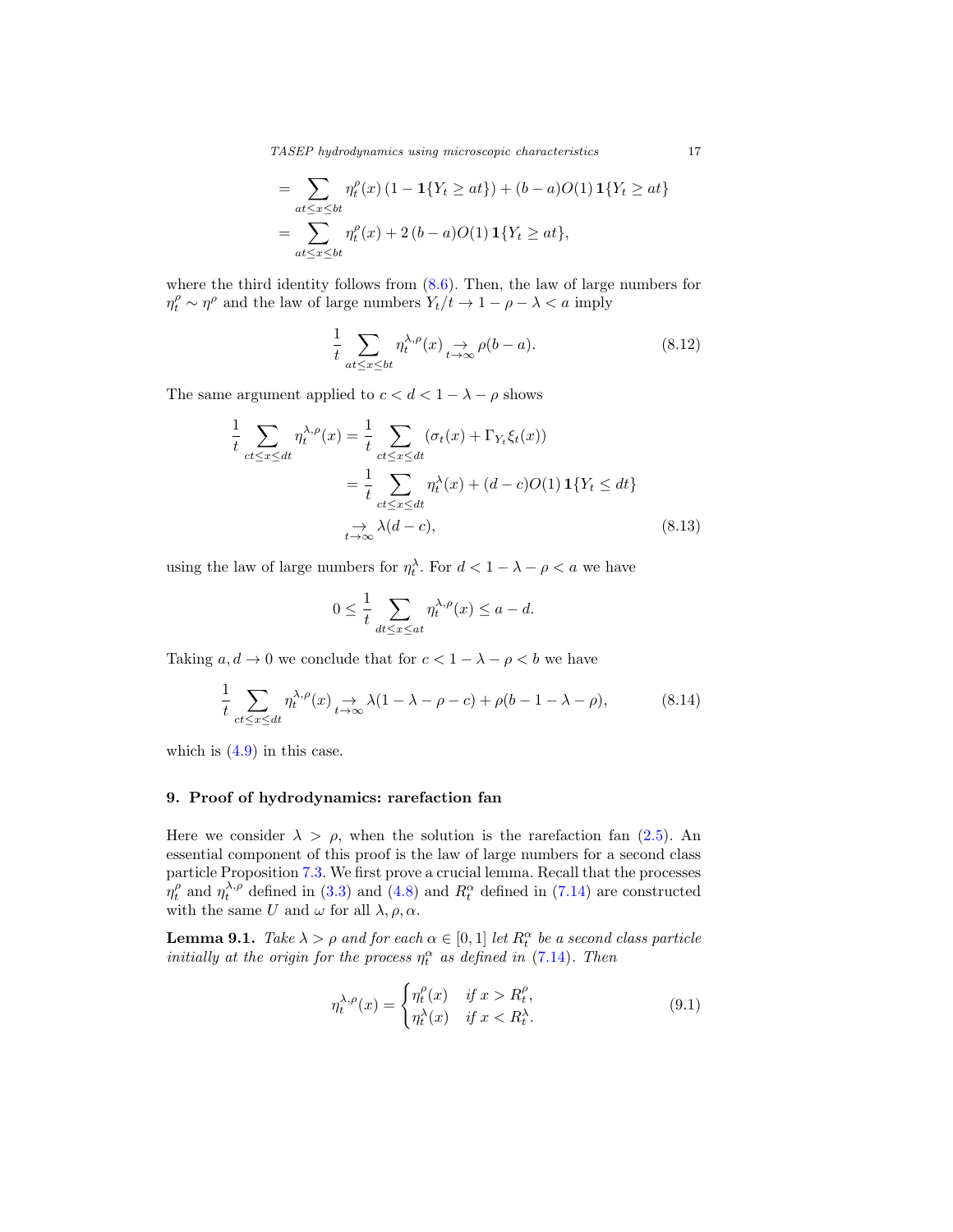

FIG 9.1. Macroscopic schema of [\(9.2\)](#page-17-0) and [\(9.3\)](#page-17-1). The configuration  $\eta_t^{\lambda,\rho}$  dominates  $\eta_t^{\alpha}$  to the left of  $R_t^{\alpha}$  and the opposite happens to its right.

*Furthermore, for*  $\lambda \geq \alpha \geq \rho$  we have

$$
\eta_t^{\lambda,\rho}(x) \le \eta_t^{\alpha}(x), \quad \text{for } x > R_t^{\alpha}, \tag{9.2}
$$

$$
\eta_t^{\alpha}(x) \le \eta_t^{\lambda,\rho}(x), \quad \text{for } x < R_t^{\alpha}.\tag{9.3}
$$

Proof. Consider the process with only one second class particle and constant density  $\rho$  given by

<span id="page-17-1"></span><span id="page-17-0"></span>
$$
(\eta_t^{\rho}, \tilde{\eta}_t^{\rho} - \eta_t^{\rho}) \tag{9.4}
$$

and let  $R_t^{\rho}$  be the second class particle for this coupling. On the other hand, define

$$
(\sigma_t, \xi_t) := (\eta_t^{\rho}, \eta_t^{\lambda, \rho} - \eta_t^{\rho}),
$$

where  $\sigma_t$  are first class particles and  $\xi_t$  are second class particles.

The first identity in  $(9.1)$  is equivalent to

<span id="page-17-2"></span>
$$
\xi_t(x) = 0, \quad \text{for } x > R_t^{\rho}.
$$
\n(9.5)

This clearly holds at time 0 because  $R_0^{\rho} = 0$  and  $\xi(x) = \eta^{\lambda,\rho}(x) - \eta^{\rho}(x) = 0$  for all  $x > 0$ , by definition. Furthermore,  $\xi$  particles cannot overpass  $R_t^{\rho}$ :

$$
Y_t := \max\{y : \xi_t(y) = 1\} \le R_t^{\rho}.
$$
\n(9.6)

Let's show [\(9.6\)](#page-17-2). Since  $\xi$  particles interact by exclusion among them, we have that the rightmost  $\xi$  particle does not feel the  $\xi$  particles to its left and hence  $Y_t$  behaves as a second class particle for  $\eta_t^{\rho}$ , but with a random initial position  $Y_0 := \max\{y \le 0 : \xi_0(y) = 1\} \le 0 = R_0^{\rho}$ . One is tempted to say that 2 second class particles with respect to  $\eta_t^{\rho}$  can not overpass, but since we have a precise definition of  $Y_0$  (in function of  $\eta^{\lambda}$  and  $\eta^{\rho}$ ) and  $R_0^{\rho}$  (in function of  $\eta^{\rho}$  and its tilded versions), we have to explore the following three cases. (a) If  $\eta^{\rho}(0) = 0$ and  $\eta^{\lambda}(0) = 1$ , then  $Y_0 = 0 = R_0^{\rho}$  and both particles will coincide at future times. (b) If  $\eta^{\rho}(0) = \eta^{\lambda}(0) = 1$ , then  $Y_0 < R_0^{\rho}$  and  $Y_t < R_t^{\rho}$  for all times because  $\sigma_t(R_t^{\rho}) = 1$  and  $Y_t$  cannot jump over  $\sigma$  particles. (c) If  $\eta^{\rho}(0) = \eta^{\lambda}(0) = 0$ , then  $Y_0 < R_t^{\rho}$  and  $Y_t \leq R_t^{\rho}$  for all times because if there is an arrow at x at time t and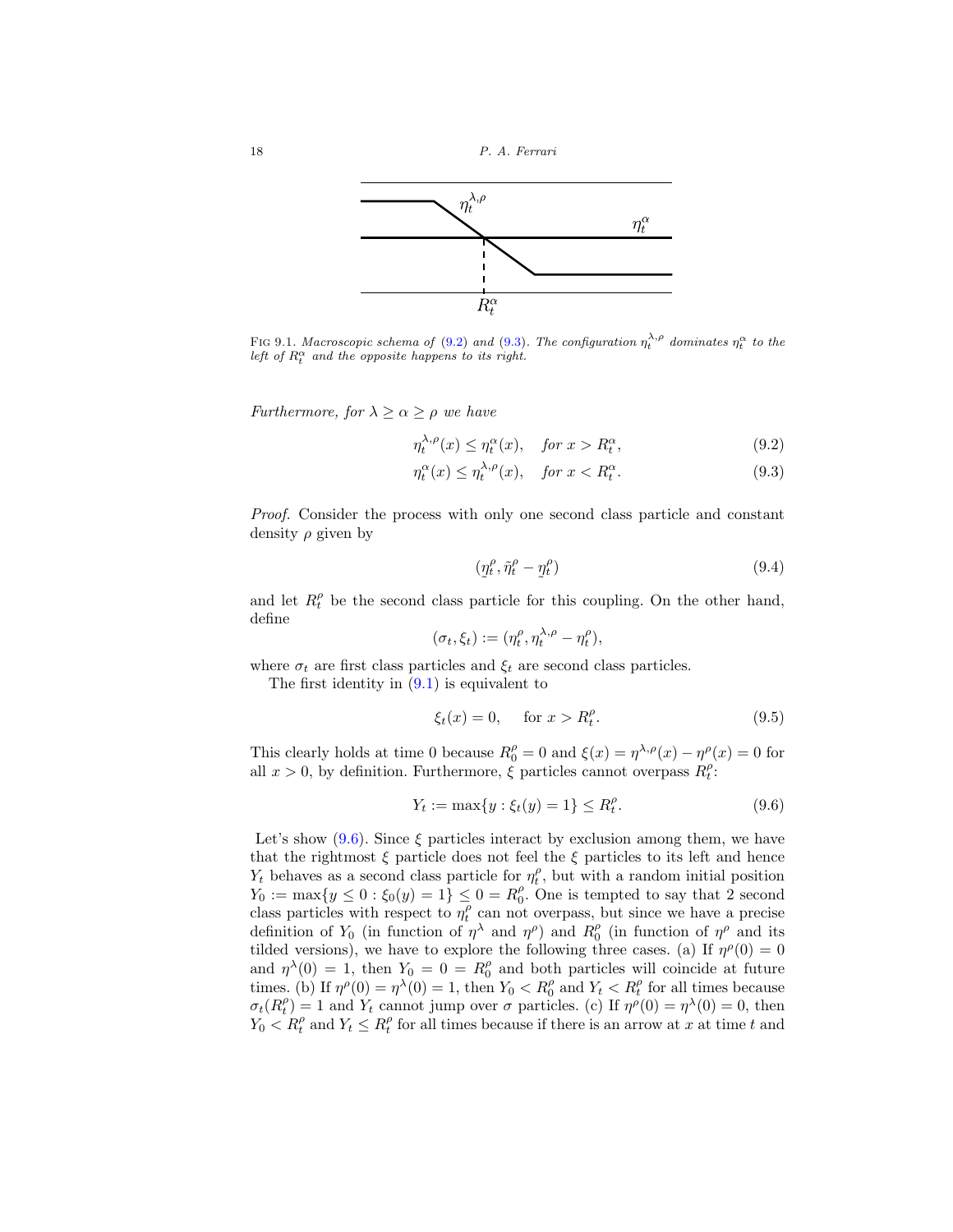



FIG 9.2. Macroscopic schema of the coupling to show [\(9.1\)](#page-16-2). There are no  $\xi_t$  particles to the right of  $R_t^{\rho}$  at time t.

 $Y_{t-} = x, R_t^{\rho} = x+1$ , then after the arrow the particles coalesce  $Y_t = R_t^{\rho} = x+1$ and then continue together for ever. See the following tables for the (b) and (c) cases, the bold numbers correspond to the particles and holes involved in the definition of  $Y_t$  or  $R_t^{\rho}$ . For instance the first row of case (b) means  $\eta_t^{\lambda}(Y_t) = 1$ ,  $\eta_t^{\lambda}(R_t^{\rho}) = 1$  and the second row of case (c) means  $\tilde{\eta}_t^{\rho}(Y_t) = 0$ ,  $\tilde{\eta}_t^{\rho}(R_t^{\rho}) = 1$ . More concisely, in case (b)  $\eta^{\rho}(0) = 1$  and  $R_t^{\rho}$  behaves as a first class particle for  $Y_t$  so they exclude each other while in case (c)  $\eta^{\lambda}(0) = 0$  and  $R_t^{\rho}$  behaves as a hole for  $Y_t$  so they can coalesce.

|     |  | $Y$ R                                                                                                                                   |  |     |  |                                                                                                                                                                  | $Y \ R$ |  |       |
|-----|--|-----------------------------------------------------------------------------------------------------------------------------------------|--|-----|--|------------------------------------------------------------------------------------------------------------------------------------------------------------------|---------|--|-------|
|     |  |                                                                                                                                         |  |     |  |                                                                                                                                                                  |         |  |       |
| (b) |  | $\begin{array}{c cc}\n\eta^{\lambda} & 1 & 1 \\ \eta^{\rho} & 0 & 1 \\ \tilde{\eta}^{\rho} & 0 & 1 \\ \eta^{\rho} & 0 & 0\n\end{array}$ |  | (c) |  | $\begin{array}{c cc} \eta^{\lambda} & {\bf 1} & 0 \ \eta^{\rho} & {\bf 0} & 0 \ \tilde{\eta}^{\rho} & {\bf 1} & {\bf 1} \ \eta^{\rho} & 0 & {\bf 0} \end{array}$ |         |  | (9.7) |
|     |  |                                                                                                                                         |  |     |  |                                                                                                                                                                  |         |  |       |
|     |  |                                                                                                                                         |  |     |  |                                                                                                                                                                  |         |  |       |
|     |  |                                                                                                                                         |  |     |  |                                                                                                                                                                  |         |  |       |

The first identity in  $(9.1)$  follows from  $(9.6)$ . To get the second identity in  $(9.1)$  define

$$
(\sigma_t, \xi_t) := (\eta_t^{\lambda, \rho}, \eta_t^{\lambda} - \eta_t^{\lambda, \rho})
$$

and use an argument analogous to the proof of [\(9.6\)](#page-17-2) to show that

$$
R_t^{\lambda} \ge \min\{y : \xi_t(y) = 1\},\
$$

that is,  $\xi_t(x) = 0$  for  $x < R_t^{\lambda}$ .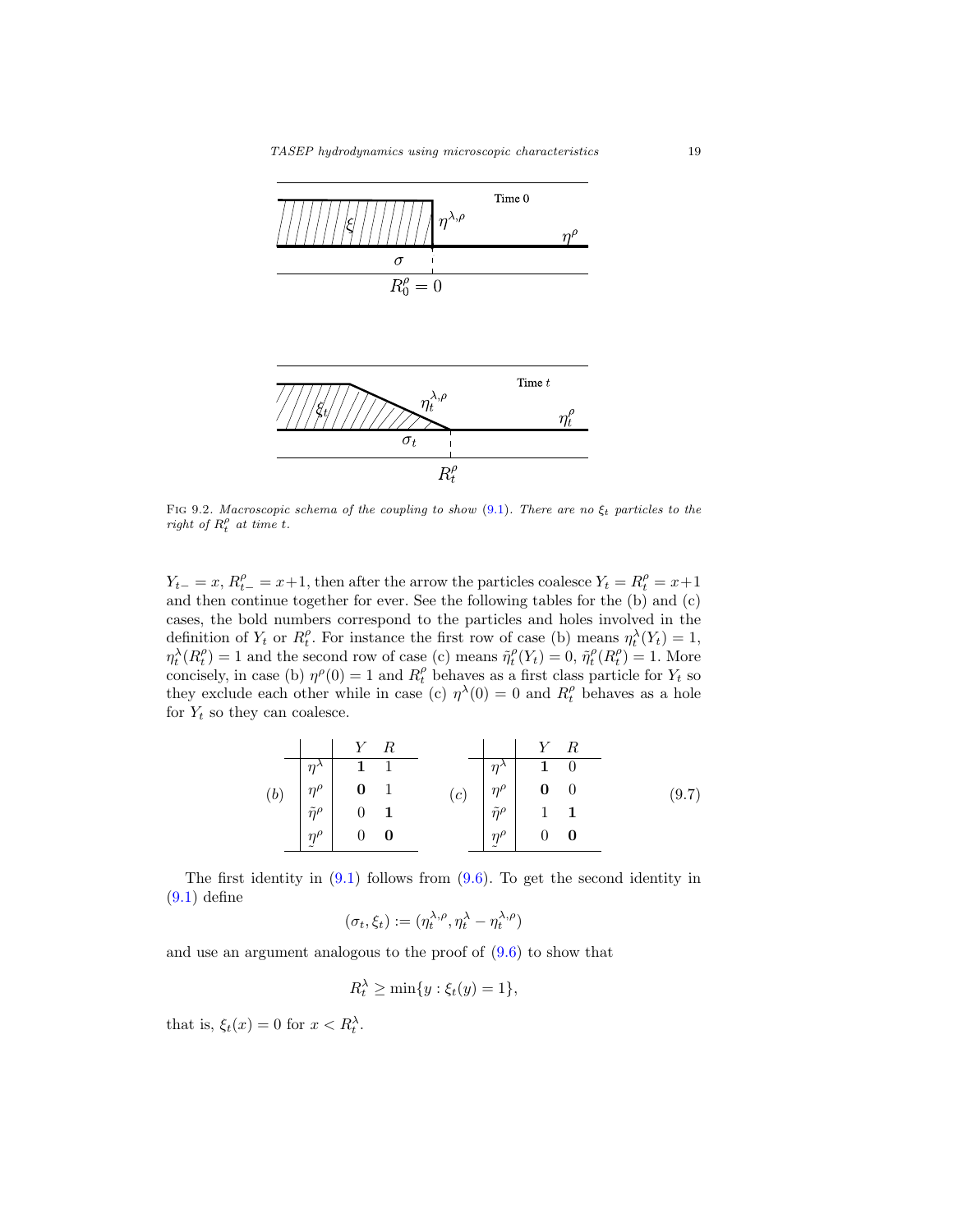20 P. A. Ferrari

To show [\(9.2\)](#page-17-0) and [\(9.3\)](#page-17-1) recall  $\lambda \ge \alpha \ge \rho$  and observe that

$$
\eta_t^{\lambda,\rho}(x) \le \eta_t^{\lambda,\alpha}(x) = \eta_t^{\alpha}(x), \qquad \text{for } x > R_t^{\alpha}, \tag{9.8}
$$

$$
\eta_t^{\alpha}(x) = \eta_t^{\alpha,\rho}(x) \le \eta_t^{\lambda,\rho}(x), \qquad \text{for } x < R_t^{\alpha},\tag{9.9}
$$

where the inequalities hold by attractivity and the identities are  $(9.1)$ .  $\Box$ 

**Corollary 9.2.** Let  $\lambda \ge \alpha > \beta \ge \rho$ . Then,

$$
P\Big(\liminf_{t \to \infty} \frac{1}{t} \sum_{x} \eta_t^{\lambda, \rho}(x) \mathbf{1}\{x \in ((1 - 2\alpha)t, (1 - 2\beta)t)\} \ge 2(\alpha - \beta)\beta\Big) = 1,
$$
\n(9.10)

$$
P\Big(\limsup_{t\to\infty}\frac{1}{t}\sum_{x}\eta_t^{\lambda,\rho}(x)\mathbf{1}\{x\in((1-2\alpha)t,(1-2\beta)t)\}\leq 2(\alpha-\beta)\alpha\Big)=1.
$$
\n(9.11)

Proof. From  $(9.3)$ ,

$$
\sum_{x} \eta_t^{\beta}(x) \mathbf{1}\{x \in (R_t^{\beta}, R_t^{\alpha})\} \le \sum_{x} \eta_t^{\lambda, \rho}(x) \mathbf{1}\{x \in (R_t^{\beta}, R_t^{\alpha})\}
$$
(9.12)

<span id="page-19-3"></span><span id="page-19-2"></span><span id="page-19-1"></span><span id="page-19-0"></span>
$$
\leq \sum_{x} \eta_t^{\alpha}(x) \mathbf{1}\{x \in (R_t^{\beta}, R_t^{\alpha})\}.
$$
 (9.13)

From the inequality [\(9.12\)](#page-19-0),



FIG 9.3. Macroscopic schema of  $(9.12)-(9.13)$  $(9.12)-(9.13)$  $(9.12)-(9.13)$ 

$$
\sum_{x} \eta_t^{\beta}(x) \mathbf{1}\{x \in ((1 - 2\beta)t, (1 - 2\alpha)t)\}\
$$
  
\n
$$
\leq \sum_{x} \eta_t^{\lambda, \rho}(x) \mathbf{1}\{x \in ((1 - 2\beta)t, (1 - 2\alpha)t)\}\
$$
  
\n
$$
+ 2|R_t^{\beta} - (1 - 2\beta)t| + 2|R_t^{\alpha} - (1 - 2\alpha)t|.
$$
 (9.14)

Divide by t, take  $t \to \infty$  and use the law of large numbers for  $\eta_t^{\beta} \sim \eta^{\beta}$  and for  $R_t^{\alpha}, R_t^{\beta}$  to get [\(9.10\)](#page-19-2). The same argument using [\(9.13\)](#page-19-1) shows [\(9.11\)](#page-19-3).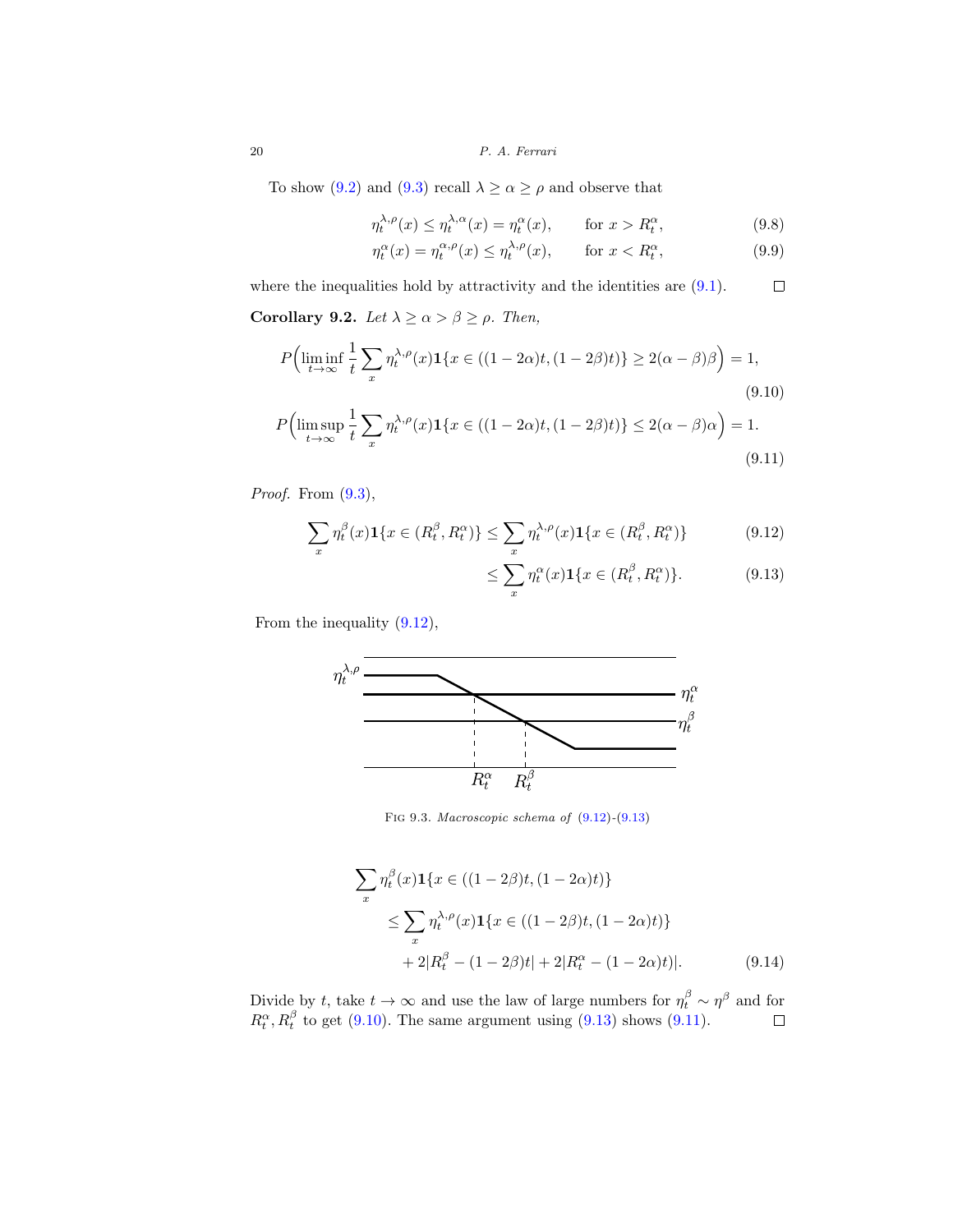**Proof of convergence of the density fields** Fix  $r \in (1 - 2\lambda, 1 - 2\rho)$  and use the bound [\(9.11\)](#page-19-3) with  $\alpha = k/n$  and  $\beta = (k-1)/n$  to obtain

$$
\limsup_{t} \frac{1}{t} \sum_{x \in (rt, (1-2\rho)t)} \eta_t^{\lambda, \rho}(x)
$$
\n
$$
= \limsup_{t} \frac{1}{t} \sum_{k=1}^n \sum_{x \in (rt, (1-2\rho)t)} \eta_t^{\lambda, \rho}(x) \mathbf{1}\{x \in [t(1-2\frac{k}{n}), t(1-2\frac{k-1}{n})]\}
$$
\n
$$
\leq \sum_{k=1}^n \frac{k}{n} \frac{2}{n} \mathbf{1}\{ \rho \leq \frac{k}{n} \leq \frac{1-r}{2} \}
$$
\n
$$
\int_{\rho}^{\frac{1-r}{2}} 2r' dr' = \left(\frac{1-r}{2}\right)^2 - \rho^2 = \int_r^{1-2\rho} u(r', 1) dr'.
$$

The same argument using [\(9.10\)](#page-19-2) shows that

$$
\liminf_{t} \frac{1}{t} \sum_{x \in (rt, (1-2\rho)t)} \eta_t^{\lambda, \rho}(x) \ge \int_r^{1-2\rho} u(r', 1) dr'.
$$

This proves [\(4.5\)](#page-7-0) for intervals  $(a, b) \subset (1-2\lambda, 1-2\rho)$ . Take now  $a < 1-2\lambda$  and use the second identity in  $(9.1)$  and the law of large numbers for  $R_t^{\lambda}$  to conclude that

$$
\lim_{t} \frac{1}{t} \sum_{x \in (at, (1-2\lambda)t)} \eta_t^{\lambda, \rho}(x) = \lambda(1 - 2\lambda - a) = \int_a^{1-2\lambda} u(r', 1) dr'. \tag{9.15}
$$

Take  $b > 1 - 2\rho$  and use the first identity in [\(9.1\)](#page-16-2) and the law of large numbers for  $R_t^{\rho}$  to conclude

$$
\lim_{t} \frac{1}{t} \sum_{x \in ((1-2\rho)t, bt)} \eta_t^{\lambda, \rho}(x) = \rho(b - (1 - 2\rho)) = \int_{1-2\rho}^b u(r', 1) dr'. \tag{9.16}
$$

**Proof of density profile and local equilibrium** Take a finite integer set A and recall  $f_A(\eta) = \prod_{x \in A} \eta(x)$ . Take  $\lambda \ge \alpha > \beta \ge \rho$ . From [\(9.2\)](#page-17-0)-[\(9.3\)](#page-17-1) we have

$$
B_t := \left\{ R_t^{\alpha} < rt + x < R_t^{\beta}, x \in A \right\} \subset \left\{ f_A(\tau_{rt} \eta_t^{\alpha}) \ge f_A(\tau_{rt} \eta_t^{\lambda, \rho}) \ge f_A(\tau_{rt} \eta_t^{\beta}) \right\}.
$$

Hence,

$$
E(f_A(\tau_{rt}\eta_t^{\beta})\mathbf{1}B_t) \leq E(f_A(\tau_{rt}\eta_t^{\lambda,\rho})\mathbf{1}B_t) \leq E(f_A(\tau_{rt}\eta_t^{\alpha})\mathbf{1}B_t).
$$

By the law of large numbers for  $R_t^{\alpha}$  and  $R_t^{\beta}$ , for  $r \in ((1-2\alpha), (1-2\beta))$  we have  $\lim_{t} 1B_t = 1$  a.s.. Hence, since  $|f_A| \leq 1$ , for  $r \in ((1 - 2\alpha), (1 - 2\beta)),$ 

$$
\beta^{|A|} \leq \liminf_{t} E(f_A(\tau_{rt}\eta_t^{\lambda,\rho})) \leq \limsup_{t} E(f_A(\tau_{rt}\eta_t^{\lambda,\rho})) \leq \alpha^{|A|}.
$$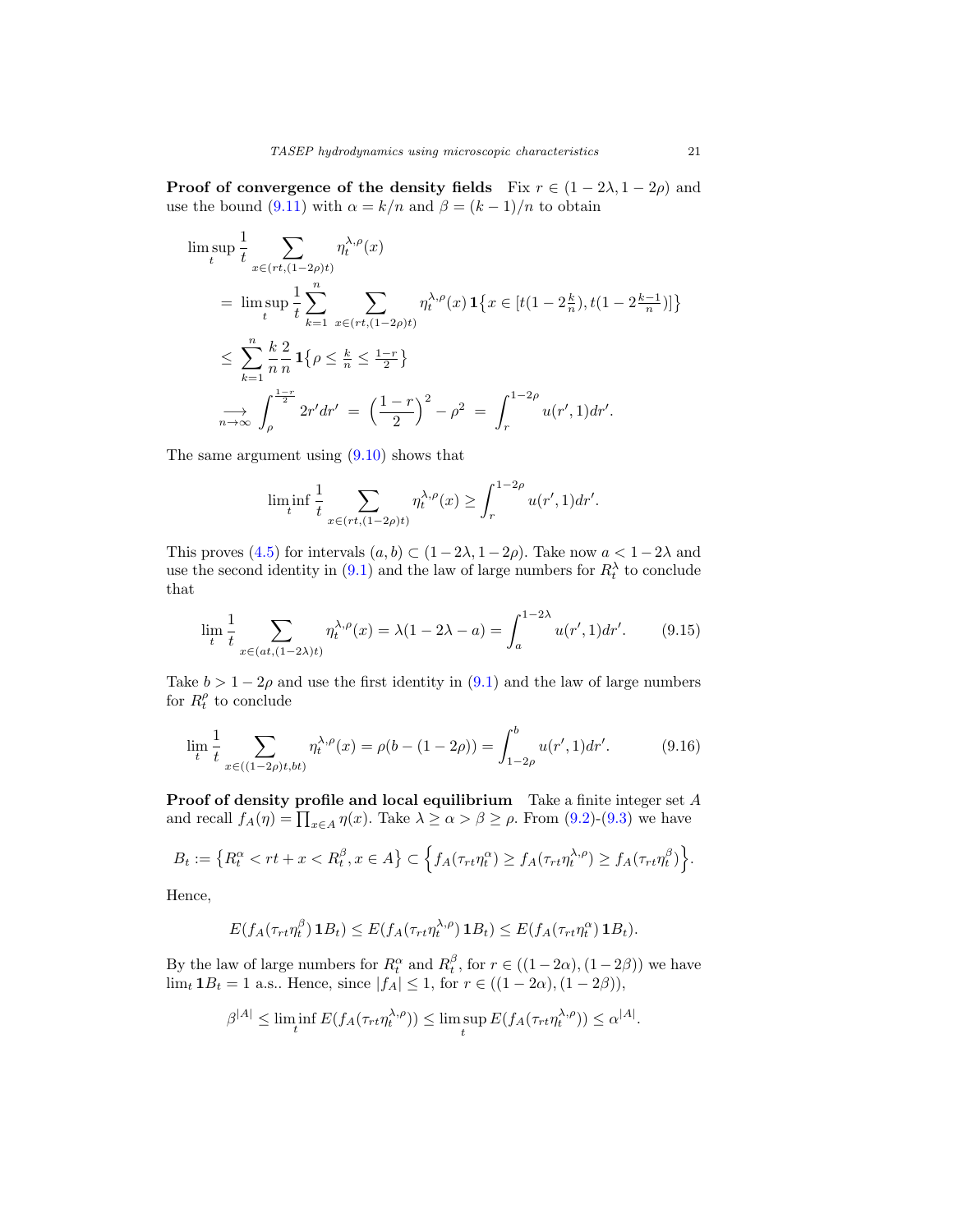Take  $\alpha \searrow \frac{1-r}{2}$  and  $\beta \nearrow \frac{1-r}{2}$  to get

$$
\lim_{t} E(f_A(\tau_{rt} \eta_t^{\lambda,\rho})) = \left(\frac{1-r}{2}\right)^{|A|} = u(r,1)^{|A|}.
$$

This proves local equilibrium for r in the rarefaction fan  $((1 - 2\lambda), (1 - 2\rho))$ . For  $r \geq 1-2\rho$  we know that  $\eta_t^{\lambda,\rho}(x) = \eta_t^{\rho}(x)$  when  $x > R_t^{\rho}$ . This together with the law of large numbers for  $R_t^{\rho}$  allows to conclude. The same argument holds for  $r < 1 - 2\lambda$ .

#### <span id="page-21-0"></span>**10. Notes and references**

There are many papers about hydrodynamics of interacting particles systems. We just quote some reviews and books. De Masi and Presutti [\[15](#page-23-2), [13\]](#page-23-3), Kipnis and Landim [\[36](#page-25-4)] and Lebowitz, Presutti and Spohn [\[41\]](#page-25-5).

Lax (1972) shows the role of characteristics to solve the initial value problem of the Burgers equation. See also Evans [\[17\]](#page-24-4). Rezakhanlou [\[49\]](#page-25-6) shows there that if the initial condition presents no decreasing discontinuity at  $a$ , then there is only one characteristic emanating from a. Rezakhanlou [\[50\]](#page-25-7) shows that a local perturbation of the initial condition of the Burgers equation behaves like the characteristics or a shock.

The convergence of the hydrodynamic limit of the tasep to the Burgers equation has also different approaches and results. The local-equilibrium convergence  $(4.6)$  was proven by Liggett [\[42](#page-25-8), [44\]](#page-25-9) for the case  $r = 0$ , before the connection between the process and the Burgers equation appeared. The first paper realizing this connection was Rost [\[51\]](#page-25-0) who studied the rarefaction fan case. Rost uses the sub-additive ergodic theorem to show almost sure convergence of the density fields and then a comparison with stationary systems of queues to identify the limit and to show local equilibrium; see also Liggett's book [\[45](#page-25-10)]. The result is generalized by Seppalainen [\[55,](#page-26-1) [54,](#page-25-11) [56,](#page-26-2) [53\]](#page-25-12), who uses it to prove almost sure convergence of density fields for a large class of initial conditions. Proofs for more general initial profiles were provided by Benassi and Fouque [\[10](#page-23-4)], Benassi, Fouque, Saada, and Vares [\[11\]](#page-23-5). Andjel and Vares [\[4](#page-23-6)] prove convergence of the expectation of the density fields for general initial profiles for a class of processes including the tasep, without using subadditivity. Andjel, Ferrari and Siqueira [\[2](#page-23-7)] extended the arguments of Rost to the case of non-nearest neighbor jumps.

In dimension  $d > 1$ , Rezakhanlou [\[48](#page-25-13)] proves convergence in probability of the density fields while Landim [\[39](#page-25-14)] shows that this limit is enough to have local equilibrium. See also Landim [\[37](#page-25-15), [38](#page-25-16)]. Recent strong approach to hydrodynamics without subadditivity can be found in the work of Bahadoran, Guiol, Ravishankar, and Saada [\[6\]](#page-23-8), [\[7](#page-23-9)].

Ferrari, Kipnis and Saada [\[28](#page-24-5)] and the author [\[19](#page-24-6), [20](#page-24-7)] used the laws of large numbers for tagged and second class particles to show hydrodynamics in the shock case. The structure of Sections [7](#page-11-0) and [8](#page-14-0) follows the survey [\[20\]](#page-24-7) but with an important simplification. Here we only use a law of large numbers for the tagged particle and attractive couplings to obtain all the other results while the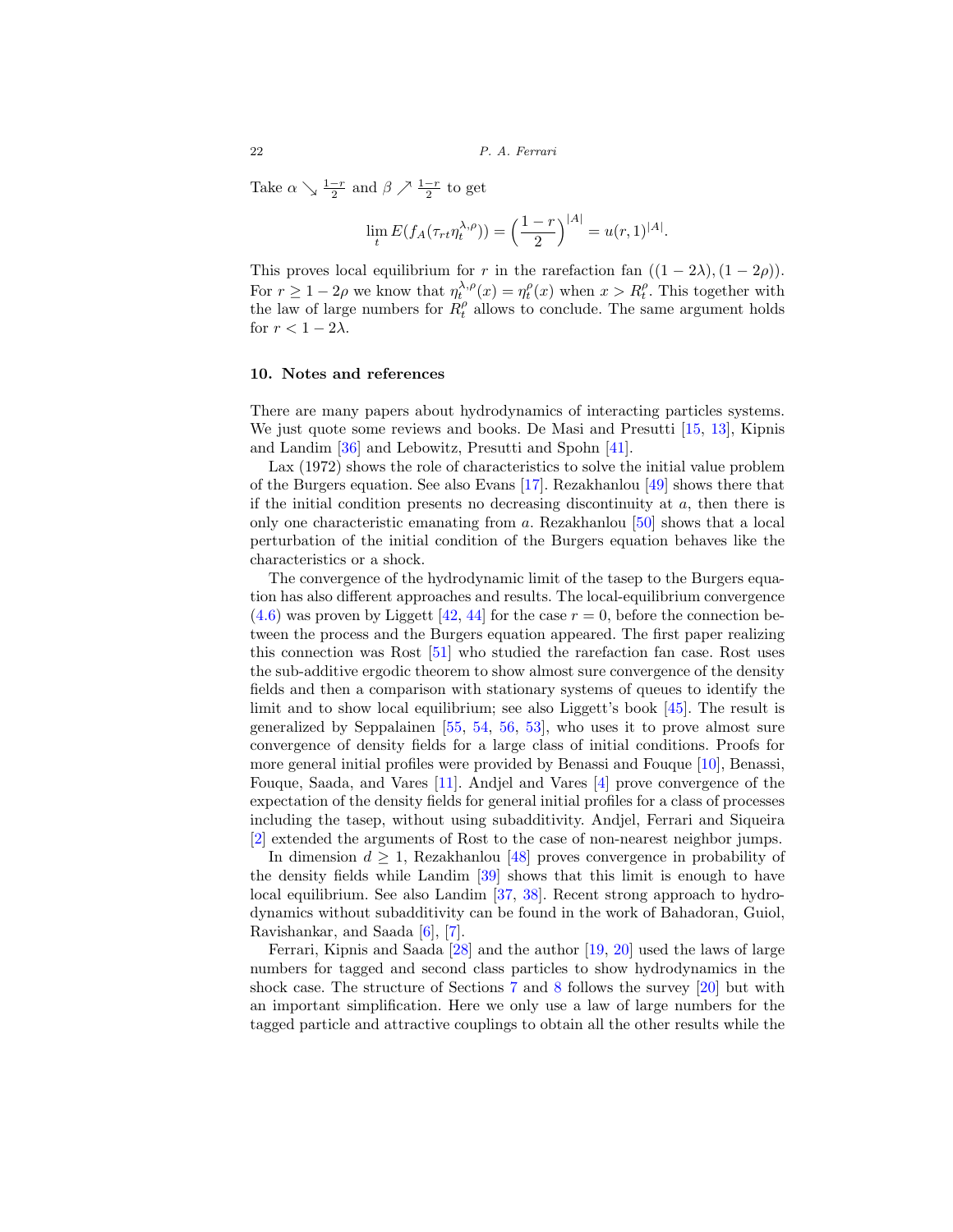arguments in [\[20](#page-24-7)] also used asymptotic properties of the invariant measure for first and second class particles, a more refined property.

**Further results not discussed in this paper** Local equilibrium does not hold at the discontinuity points of the solution  $u$ . Wick [\[58](#page-26-3)], Andjel, Bramson and Liggett [\[3](#page-23-10)], De Masi, Kipnis, Presutti, and Saada [\[14](#page-23-11)] have proven partial results. The author [\[20\]](#page-24-7) proved that the limit is a convex combination of the product measures with densities  $\lambda$  and  $\rho$ , depending if the second class particle for  $\eta_t^{\lambda,\rho}$  is to the right or left of  $(1-\lambda-\rho)t$ .

Microscopic interfaces. A second class particle with respect to a product initial configuration with densities  $\lambda < \rho$  to the left and right of the origin, respectively, sees at any time t a measure that is absolutely continuous with respect to the product measure with a bounded Radom-Nikodim derivative. In fact, there exists an invariant measure for the process as seen from the second class particle which is absolutely continuous with respect to the product measure. This started with [\[28](#page-24-5), [19,](#page-24-6) [20\]](#page-24-7), then Derrida, Janowsky, Lebowitz and Speer [\[16\]](#page-23-12) computed the measure, from where subsequent progress done by Ferrari Fontes Kohayakawa [\[25\]](#page-24-8) and Angel [\[5\]](#page-23-13) permitted Ferrari and Martin [\[29\]](#page-24-9) to give a complete description of that measure in terms of the output of a discrete-time stationary MM1 queue.

Diffusive fluctuations. The flux or current of particles along lines different from the characteristic have variance of order t explicitly computed by Ferrari and Fontes [\[22](#page-24-10)], see also Ben Arous and Corwin [\[9](#page-23-14)]. For the second class particle in the shock also has variance of order t, computed in  $[23, 21]$  $[23, 21]$  $[23, 21]$  $[23, 21]$ .

The flux of particles along a characteristic has non-diffusive fluctuations, while a second class particle in a translation invariant Bernoulli measure has super diffusive behavior [\[22](#page-24-10)]. Ferrari and Spohn [\[32](#page-24-13)] compute the equilibrium current fluctuations along the characteristic of order  $t^{1/3}$  and show that the limit in distribution converges to the GUE Tracy-Widom distribution. For the growth process associated to the tasep Johansson [\[34](#page-24-14)] computes limiting fluctuations of order  $t^{1/3}$ , and find the limit distribution, see Prahoffer and Spohn [\[47](#page-25-17)] and Ben Arous and Corwin [\[9](#page-23-14)]. Balasz, Cator and Seppalainen [\[8](#page-23-15)] compute the order  $t^{2/3}$ for the variance of the mentioned growth model.

The second class particle in the rarefaction fan converges almost surely to a uniform random variable in  $[-1, 1]$ . See Ferrari and Kipnis [\[27\]](#page-24-15) for convergence in distribution and Mountford and Guiol [\[46](#page-25-18)] Ferrari, Pimentel and Martin [\[31](#page-24-16), [30\]](#page-24-17) for a.s. convergence. Further results can be found in Ferrari, Gonçalves and Martin [\[26](#page-24-18)] and Amir, Angel and Valko [\[1](#page-23-16)].

#### <span id="page-22-0"></span>**Acknowledgments**

I thank an anonymous referee for his extremely careful reading and useful comments. This paper started as a mini course given in the CIMPA school Random processes and optimal configurations in analysis, Buenos Aires, July 2015, chaired by Jorge Antezana.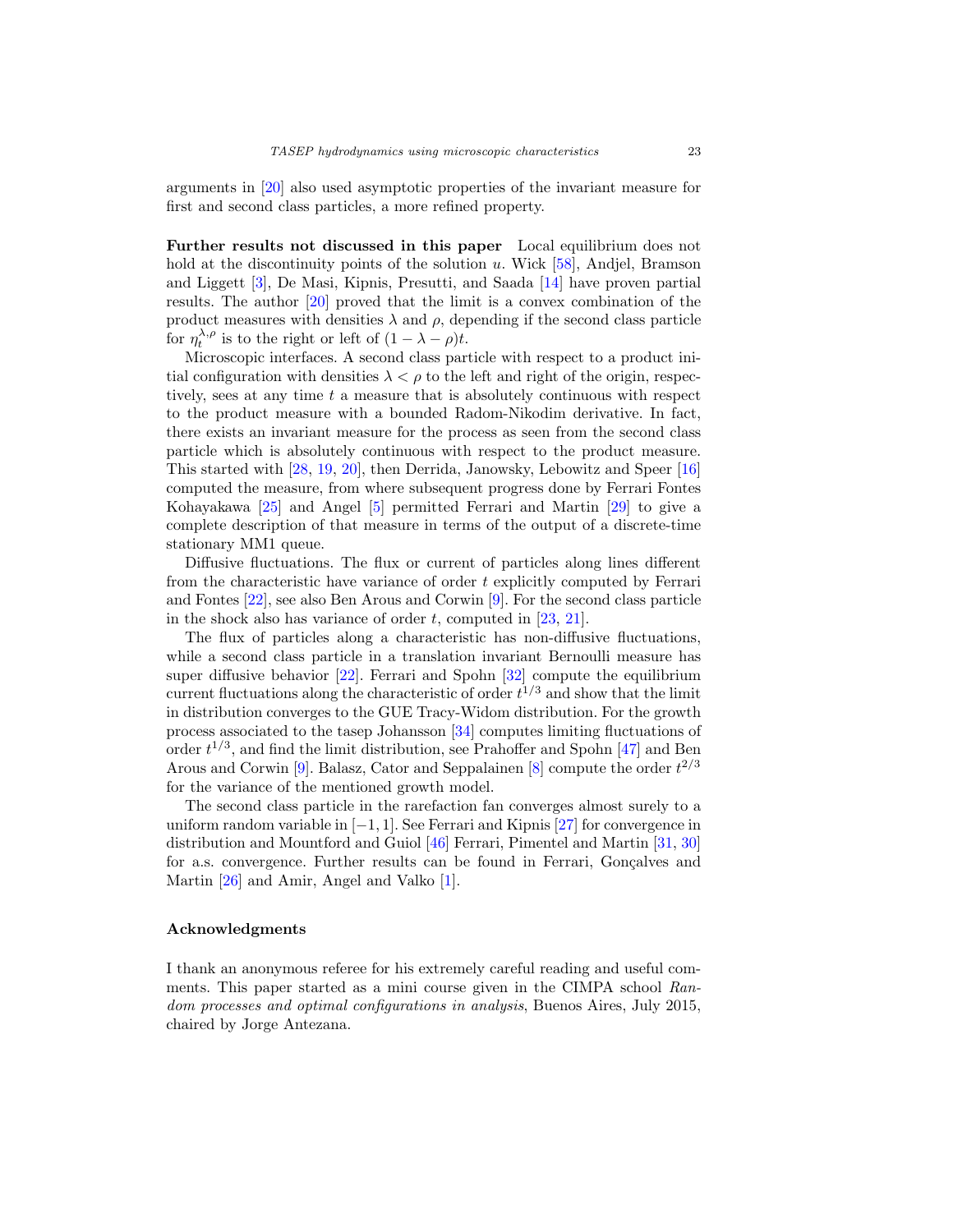#### <span id="page-23-0"></span>**References**

- <span id="page-23-16"></span>[1] G. Amir, O. Angel, and B. Valkó. The TASEP speed process. Ann. Probab., 39(4):1205–1242, 2011. [MR2857238](http://www.ams.org/mathscinet-getitem?mr=2857238)
- <span id="page-23-7"></span>[2] E. Andjel, P. A. Ferrari, and A. Siqueira. Law of large numbers for the simple exclusion process. Stochastic Process. Appl., 113(2):217–233, 2004. [MR2087959](http://www.ams.org/mathscinet-getitem?mr=2087959)
- <span id="page-23-10"></span>[3] E. D. Andjel, M. D. Bramson, and T. M. Liggett. Shocks in the asymmetric exclusion process. Probab. Theory Related Fields, 78(2):231–247, 1988. [MR0945111](http://www.ams.org/mathscinet-getitem?mr=0945111)
- <span id="page-23-6"></span>[4] E. D. Andjel and M. E. Vares. Hydrodynamic equations for attractive particle systems on **Z**. J. Statist. Phys., 47(1–2):265–288, 1987.
- <span id="page-23-13"></span>[5] O. Angel. The stationary measure of a 2-type totally asymmetric exclusion process. J. Combin. Theory Ser. A, 113(4):625–635, 2006.
- <span id="page-23-8"></span>[6] C. Bahadoran, H. Guiol, K. Ravishankar, and E. Saada. Euler hydrodynamics of one-dimensional attractive particle systems. Ann. Probab., 34(4):1339–1369, 2006. [MR2257649](http://www.ams.org/mathscinet-getitem?mr=2257649)
- <span id="page-23-9"></span>[7] C. Bahadoran, H. Guiol, K. Ravishankar, and E. Saada. Strong hydrodynamic limit for attractive particle systems on  $\mathbb{Z}$ . Electron. J. Probab., 15:no. 1, 1–43, 2010.
- <span id="page-23-15"></span>[8] M. Balázs, E. Cator, and T. Seppäläinen. Cube root fluctuations for the corner growth model associated to the exclusion process. Electron. J. Probab., 11:no. 42, 1094–1132 (electronic), 2006.
- <span id="page-23-14"></span>[9] G. Ben Arous and I. Corwin. Current fluctuations for TASEP: a proof of the Prähofer-Spohn conjecture. Ann. Probab.,  $39(1):104-138$ ,  $2011$ .
- <span id="page-23-4"></span>[10] A. Benassi and J.-P. Fouque. Hydrodynamical limit for the asymmetric simple exclusion process. Ann. Probab., 15(2):546–560, 1987.
- <span id="page-23-5"></span>[11] A. Benassi, J.-P. Fouque, E. Saada, and M. E. Vares. Asymmetric attractive particle systems on **Z**: hydrodynamic limit for monotone initial profiles. J. Statist. Phys., 63(3–4):719–735, 1991.
- <span id="page-23-1"></span>[12] P. J. Burke. The output of a queuing system. Operations Res., 4:699–704 (1957), 1956.
- <span id="page-23-3"></span>[13] A. De Masi, N. Ianiro, A. Pellegrinotti, and E. Presutti. A survey of the hydrodynamical behavior of many-particle systems. In Nonequilibrium phenomena, II, Stud. Statist. Mech., XI, pages 123–294. North-Holland, Amsterdam, 1984. [MR0757003](http://www.ams.org/mathscinet-getitem?mr=0757003)
- <span id="page-23-11"></span>[14] A. De Masi, C. Kipnis, E. Presutti, and E. Saada. Microscopic structure at the shock in the asymmetric simple exclusion. Stochastics Stochastics Rep., 27(3):151–165, 1989.
- <span id="page-23-2"></span>[15] A. De Masi and E. Presutti. Mathematical methods for hydrodynamic limits, volume 1501 of Lecture Notes in Mathematics. Springer-Verlag, Berlin, 1991.
- <span id="page-23-12"></span>[16] B. Derrida, S. A. Janowsky, J. L. Lebowitz, and E. R. Speer. Exact solution of the totally asymmetric simple exclusion process: shock profiles. J. Statist. Phys., 73(5–6):813–842, 1993. [MR1251221](http://www.ams.org/mathscinet-getitem?mr=1251221)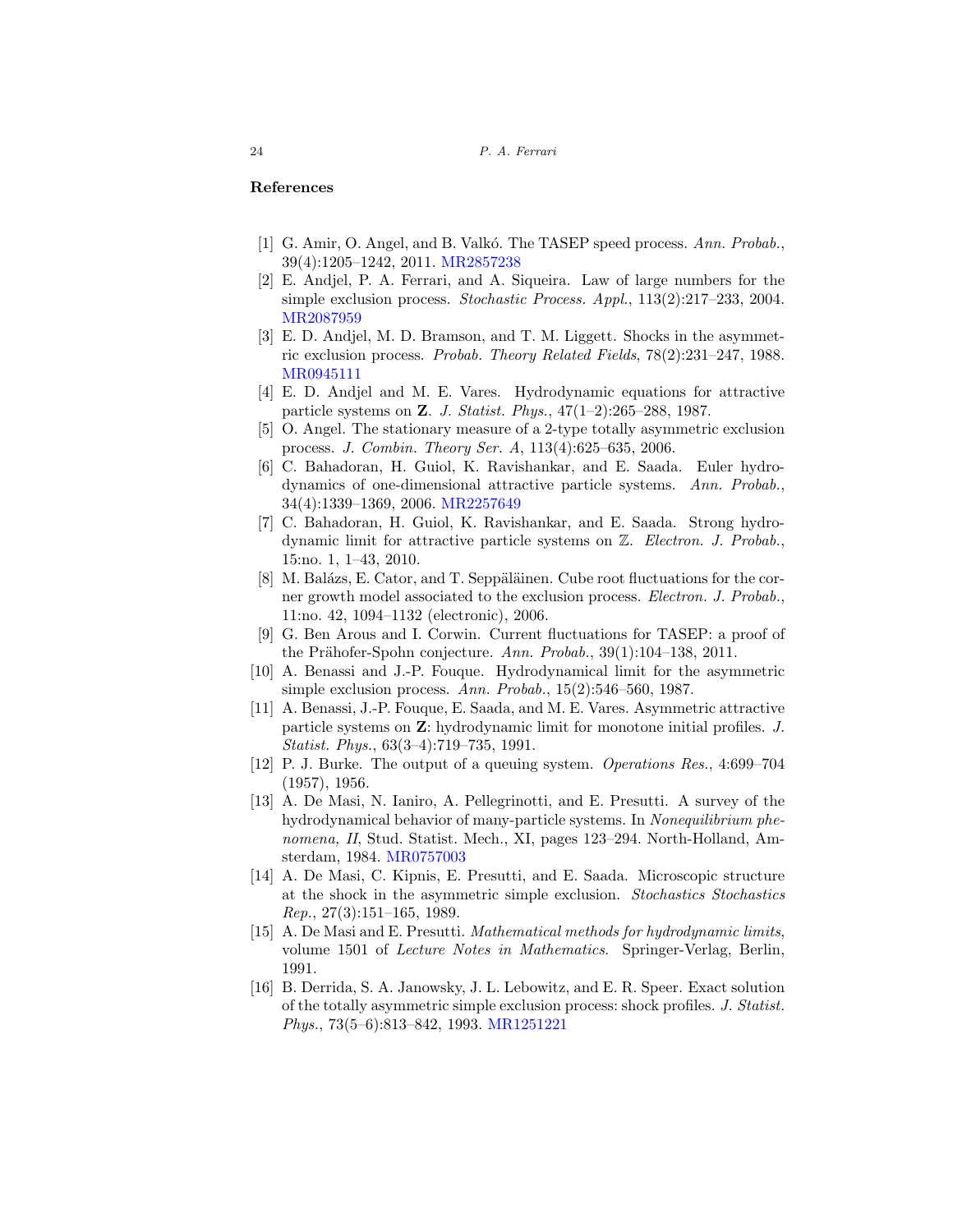- <span id="page-24-4"></span>[17] L. C. Evans. Partial differential equations, volume 19 of Graduate Studies in Mathematics. American Mathematical Society, Providence, RI, 1998.
- <span id="page-24-1"></span>[18] P. A. Ferrari. The simple exclusion process as seen from a tagged particle. Ann. Probab., 14(4):1277–1290, 1986.
- <span id="page-24-6"></span>[19] P. A. Ferrari. Shock fluctuations in asymmetric simple exclusion. Probab. Theory Related Fields, 91(1):81–101, 1992. [MR1142763](http://www.ams.org/mathscinet-getitem?mr=1142763)
- <span id="page-24-7"></span>[20] P. A. Ferrari. Shocks in the Burgers equation and the asymmetric simple exclusion process. In Statistical physics, automata networks and dynamical systems (Santiago, 1990), volume 75 of Math. Appl., pages 25–64. Kluwer Acad. Publ., Dordrecht, 1992. [MR1263704](http://www.ams.org/mathscinet-getitem?mr=1263704)
- <span id="page-24-12"></span>[21] P. A. Ferrari and L. R. G. Fontes. Shocks in asymmetric one-dimensional exclusion processes. Resenhas, 1(1):57–68, 1993.
- <span id="page-24-10"></span>[22] P. A. Ferrari and L. R. G. Fontes. Current fluctuations for the asymmetric simple exclusion process. Ann. Probab., 22(2):820–832, 1994.
- <span id="page-24-11"></span>[23] P. A. Ferrari and L. R. G. Fontes. Shock fluctuations in the asymmetric simple exclusion process. Probab. Theory Related Fields, 99(2):305–319, 1994.
- <span id="page-24-3"></span>[24] P. A. Ferrari and L. R. G. Fontes. Poissonian approximation for the tagged particle in asymmetric simple exclusion. J. Appl. Probab., 33(2):411–419, 1996.
- <span id="page-24-8"></span>[25] P. A. Ferrari, L. R. G. Fontes, and Y. Kohayakawa. Invariant measures for a two-species asymmetric process. J. Statist. Phys., 76(5–6):1153–1177, 1994.
- <span id="page-24-18"></span>[26] P. A. Ferrari, P. Gonçalves, and J. B. Martin. Collision probabilities in the rarefaction fan of asymmetric exclusion processes. Ann. Inst. Henri Poincaré Probab. Stat., 45(4):1048–1064, 2009. [MR2572163](http://www.ams.org/mathscinet-getitem?mr=2572163)
- <span id="page-24-15"></span>[27] P. A. Ferrari and C. Kipnis. Second class particles in the rarefaction fan. Ann. Inst. H. Poincaré Probab. Statist., 31(1):143–154, 1995.
- <span id="page-24-5"></span>[28] P. A. Ferrari, C. Kipnis, and E. Saada. Microscopic structure of travelling waves in the asymmetric simple exclusion process. Ann. Probab., 19(1):226-244, 1991.
- <span id="page-24-9"></span>[29] P. A. Ferrari and J. B. Martin. Stationary distributions of multi-type totally asymmetric exclusion processes. Ann. Probab., 35(3):807–832, 2007.
- <span id="page-24-17"></span>[30] P. A. Ferrari, J. B. Martin, and L. P. R. Pimentel. A phase transition for competition interfaces. Ann. Appl. Probab., 19(1):281–317, 2009.
- <span id="page-24-16"></span>[31] P. A. Ferrari and L. P. R. Pimentel. Competition interfaces and second class particles. Ann. Probab., 33(4):1235–1254, 2005.
- <span id="page-24-13"></span>[32] P. L. Ferrari and H. Spohn. Scaling limit for the space-time covariance of the stationary totally asymmetric simple exclusion process. Comm. Math. Phys., 265(1):1–44, 2006.
- <span id="page-24-0"></span>[33] T. E. Harris. Additive set-valued Markov processes and graphical methods. Ann. Probability, 6(3):355–378, 1978. [MR0488377](http://www.ams.org/mathscinet-getitem?mr=0488377)
- <span id="page-24-14"></span>[34] K. Johansson. Shape fluctuations and random matrices. Comm. Math. Phys., 209(2):437–476, 2000.
- <span id="page-24-2"></span>[35] C. Kipnis. Central limit theorems for infinite series of queues and applications to simple exclusion. Ann. Probab., 14(2):397–408, 1986.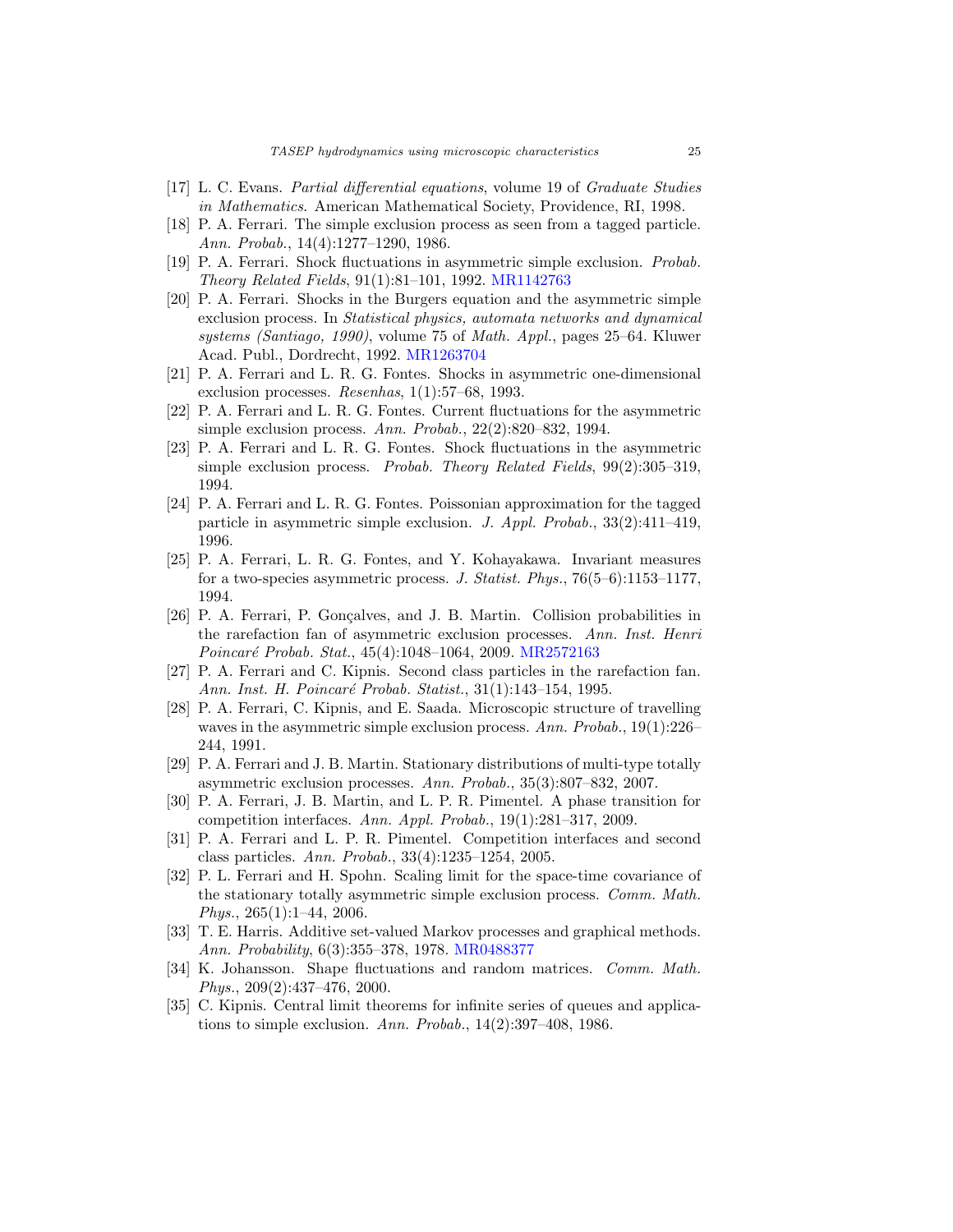#### 26 P. A. Ferrari

- <span id="page-25-4"></span>[36] C. Kipnis and C. Landim. Scaling limits of interacting particle systems, volume 320 of Grundlehren der Mathematischen Wissenschaften [Fundamental Principles of Mathematical Sciences]. Springer-Verlag, Berlin, 1999.
- <span id="page-25-15"></span>[37] C. Landim. Hydrodynamical equation for attractive particle systems on **Z**d. Ann. Probab., 19(4):1537–1558, 1991.
- <span id="page-25-16"></span>[38] C. Landim. Hydrodynamical limit for asymmetric attractive particle systems on  $\mathbb{Z}^d$ . Ann. Inst. H. Poincaré Probab. Statist., 27(4):559–581, 1991.
- <span id="page-25-14"></span>[39] C. Landim. Conservation of local equilibrium for attractive particle systems on **Z**d. Ann. Probab., 21(4):1782–1808, 1993.
- <span id="page-25-1"></span>[40] P. D. Lax. Hyperbolic systems of conservation laws and the mathematical theory of shock waves. Society for Industrial and Applied Mathematics, Philadelphia, Pa., 1973. Conference Board of the Mathematical Sciences Regional Conference Series in Applied Mathematics, No. 11.
- <span id="page-25-5"></span>[41] J. L. Lebowitz, E. Presutti, and H. Spohn. Microscopic models of hydrodynamic behavior. J. Statist. Phys.,  $51(5-6)$ :841–862, 1988. New directions in statistical mechanics (Santa Barbara, CA, 1987).
- <span id="page-25-8"></span>[42] T. M. Liggett. Ergodic theorems for the asymmetric simple exclusion process. Trans. Amer. Math. Soc., 213:237–261, 1975. [MR0410986](http://www.ams.org/mathscinet-getitem?mr=0410986)
- <span id="page-25-2"></span>[43] T. M. Liggett. Coupling the simple exclusion process. Ann. Probability, 4(3):339–356, 1976.
- <span id="page-25-9"></span>[44] T. M. Liggett. Ergodic theorems for the asymmetric simple exclusion process. II. Ann. Probability, 5(5):795–801, 1977. [MR0445644](http://www.ams.org/mathscinet-getitem?mr=0445644)
- <span id="page-25-10"></span>[45] T. M. Liggett. Interacting particle systems. Classics in Mathematics. Springer-Verlag, Berlin, 2005. Reprint of the 1985 original.
- <span id="page-25-18"></span>[46] T. Mountford and H. Guiol. The motion of a second class particle for the TASEP starting from a decreasing shock profile. Ann. Appl. Probab., 15(2):1227–1259, 2005.
- <span id="page-25-17"></span>[47] M. Prähofer and H. Spohn. Current fluctuations for the totally asymmetric simple exclusion process. In In and out of equilibrium (Mambucaba, 2000), volume 51 of *Progr. Probab.*, pages 185–204. Birkhäuser Boston, Boston, MA, 2002.
- <span id="page-25-13"></span>[48] F. Rezakhanlou. Hydrodynamic limit for attractive particle systems on **Z**<sup>d</sup>. Comm. Math. Phys., 140(3):417–448, 1991.
- <span id="page-25-6"></span>[49] F. Rezakhanlou. Evolution of tagged particles in non-reversible particle systems. Comm. Math. Phys., 165(1):1–32, 1994.
- <span id="page-25-7"></span>[50] F. Rezakhanlou. Microscopic structure of shocks in one conservation laws. Ann. Inst. H. Poincaré Anal. Non Linéaire,  $12(2):119-153$ , 1995. [MR1326665](http://www.ams.org/mathscinet-getitem?mr=1326665)
- <span id="page-25-0"></span>[51] H. Rost. Nonequilibrium behaviour of a many particle process: density profile and local equilibria. Z. Wahrsch. Verw. Gebiete, 58(1):41–53, 1981.
- <span id="page-25-3"></span>[52] E. Saada. A limit theorem for the position of a tagged particle in a simple exclusion process. Ann. Probab., 15(1):375–381, 1987.
- <span id="page-25-12"></span>[53] T. Seppalainen. Translation invariant exclusion processes. Available at <https://www.math.wisc.edu/~seppalai/excl-book/ajo.pdf> (2015/11/24).
- <span id="page-25-11"></span>[54] T. Seppäläinen. Coupling the totally asymmetric simple exclusion process